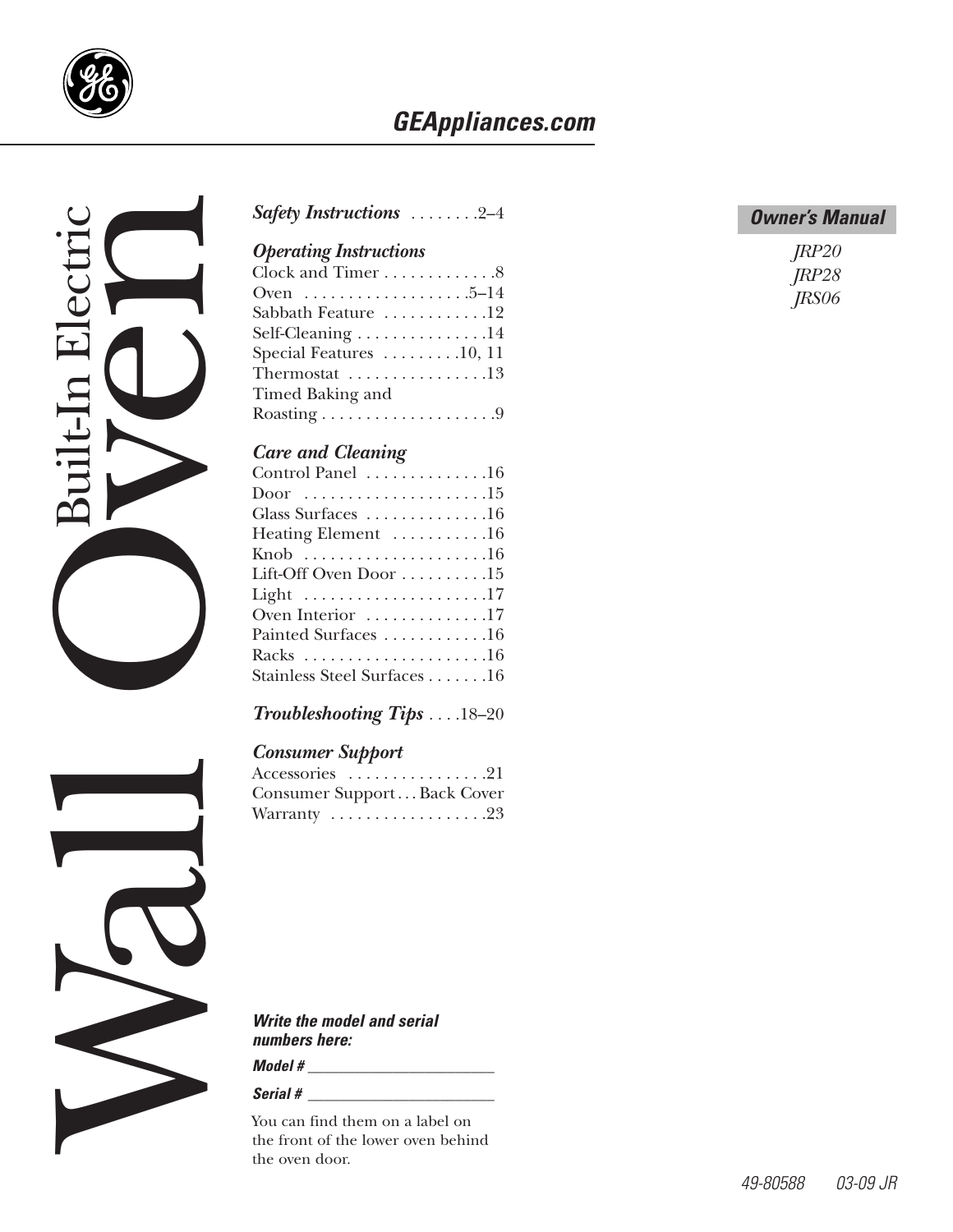*Operating Instructions*

**Operating Instructions** 

# <span id="page-1-0"></span>*IMPORTANT SAFETY INFORMATION. READ ALL INSTRUCTIONS BEFORE USING.*

# *WARNING!*

*For your safety, the information in this manual must be followed to minimize the risk of fire or explosion, electric shock, or to prevent property damage, personal injury, or loss of life.*



# *IMPORTANT SAFETY NOTICE*

*The California Safe Drinking Water and Toxic Enforcement Act requires the Governor of California to publish a list of substances known to the state to cause cancer, birth defects or other reproductive harm, and requires businesses to warn customers of potential exposure to such substances.*

*The fiberglass insulation in self-clean ovens gives off a very small amount of carbon monoxide during the cleaning cycle. Exposure can be minimized by venting with an open window or using a ventilation fan or hood.*

*IMPORTANT: The health of some birds is extremely sensitive to the fumes given off during the self-cleaning cycle of any oven. Move birds to another well ventilated room.*

# *SAFETY PRECAUTIONS*

*When using electrical appliances, basic safety precautions should be followed, including the following:*

- Use this appliance only for its intended purpose as described in this Owner's Manual.
- Be sure your appliance is properly installed and grounded by a qualified technician in accordance with the provided installation instructions.
- Do not attempt to repair or replace any part of your oven unless it is specifically recommended in this manual. All other servicing should be referred to a qualified technician.
- Have the installer show you the location of the circuit breaker or fuse. Mark it for easy reference.
- Before performing any service, disconnect the oven power supply at the household distribution panel by removing the fuse or switching off the circuit breaker.
- Do not leave children alone—children should not be left alone or unattended in an area where an appliance is in use. They should never be allowed to sit or stand on any part of the appliance.
- Do not allow anyone to climb, stand or hang on the door. They could damage the oven, or cause severe personal injury.
- Be sure the oven is securely installed in a cabinet that is firmly attached to the house structure. Never allow anyone to climb, sit, stand or hang on the oven door.
- Never leave the oven door open when you are not watching the oven.
- Always keep combustible wall covering, curtains or drapes a safe distance from your oven.
- Always keep dish towels, dish cloths, pot holders and other linens a safe distance from your oven.
- Always keep wooden and plastic utensils and canned food a safe distance away from your oven.
- Teach children not to play with the controls or any other part of the oven.
- Large scratches or impacts to glass doors can lead to broken or shattered glass.

**Care and Cleaning** *Care and Cleaning*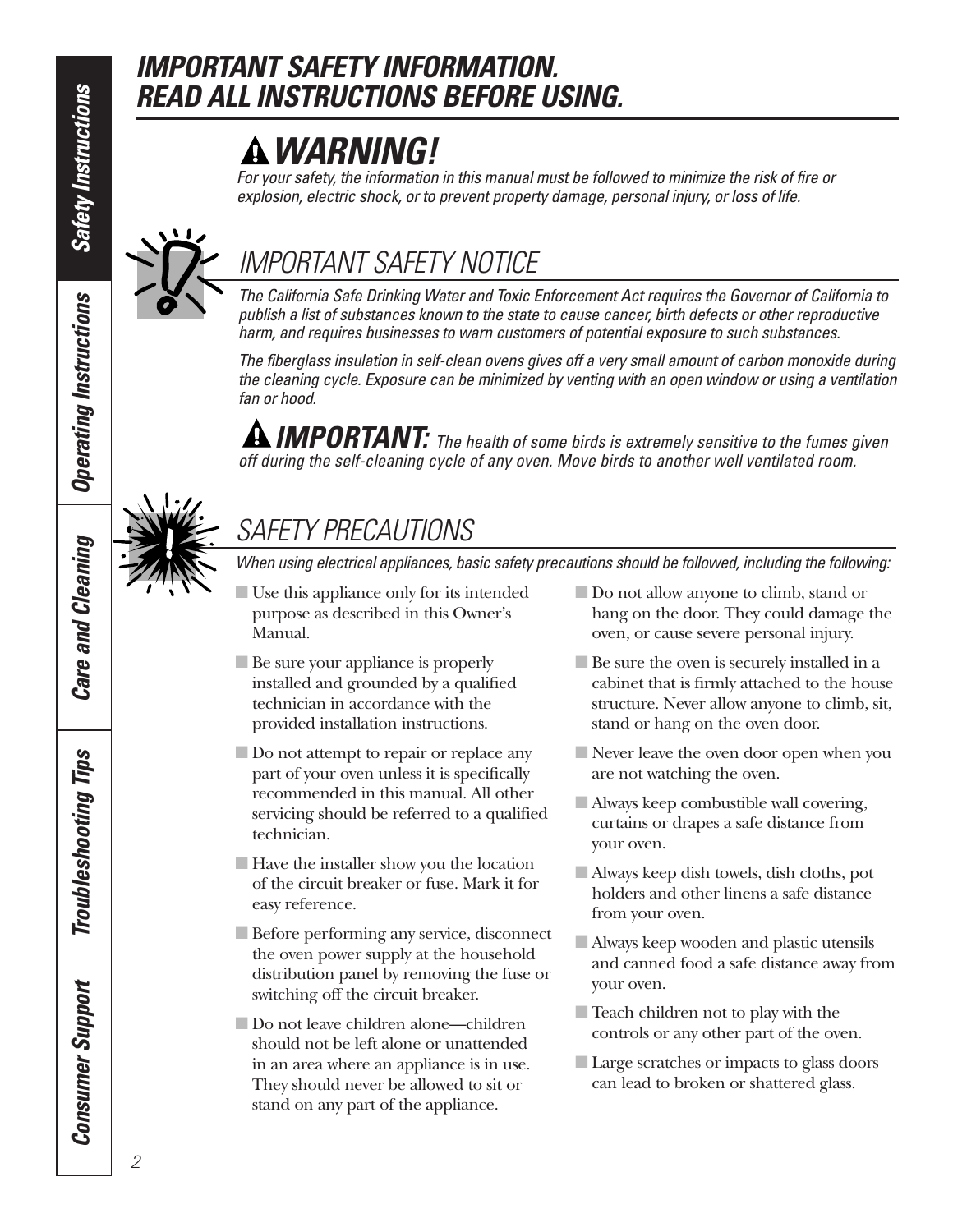

# *WARNING! SAFETY PRECAUTIONS*

■ Do not store flammable materials in an oven.

- **A CAUTION:** Items of interest to children should not be stored in cabinets above an oven; children climbing on the oven to reach items could be seriously injured.
- Never wear loose-fitting or hanging garments while using the appliance. Be careful when reaching for items stored in cabinets over the oven. Flammable material could be ignited if brought in contact with hot surfaces or heating elements and may cause severe burns.
- Use only dry pot holders—moist or damp pot holders on hot surfaces may result in burns from steam. Do not let pot holders touch hot heating elements. Do not use a towel or other bulky cloth.
- For your safety, never use your appliance for warming or heating the room.
- Do not let cooking grease or other flammable materials accumulate in or near the oven.
- Do not use water on grease fires. Never pick up a flaming pan. Turn the controls off.
	- Flame in the oven can be smothered completely by closing the oven door and turning the oven off or by using a multipurpose dry chemical or foam-type fire extinguisher.
- Never leave jars or cans of fat drippings in or near your oven.
- Do not store or use combustible materials, gasoline or other flammable vapors and liquids in the vicinity of this or any other appliance.
- Stand away from the oven when opening the oven door. Hot air or steam which escapes can cause burns to hands, face and/or eyes.
- Do not heat unopened food containers. Pressure could build up and the container could burst, causing an injury.
- Keep the oven vent unobstructed.
- Keep the oven free from grease buildup.
- Place the oven rack in the desired position while the oven is cool. If racks must be handled when hot, do not let pot holder contact the heating elements.
- When using cooking or roasting bags in the oven, follow the manufacturer's directions.
- Do not touch the heating elements or the interior surface of the oven. These surfaces may be hot enough to burn even though they are dark in color. During and after use, do not touch, or let clothing or other flammable materials contact any interior area of the oven; allow sufficient time for cooling first.

Potentially hot surfaces include oven vent openings, surfaces near the openings, crevices around the oven door, the edges of the window and metal trim parts above the door.

**REMEMBER:** The inside surface of the oven may be hot when the door is opened.

*Safety Instructions*

**Safety Instructions** 

**Care and Cleaning** *Care and Cleaning*

*Consumer Support*

**Consumer Support**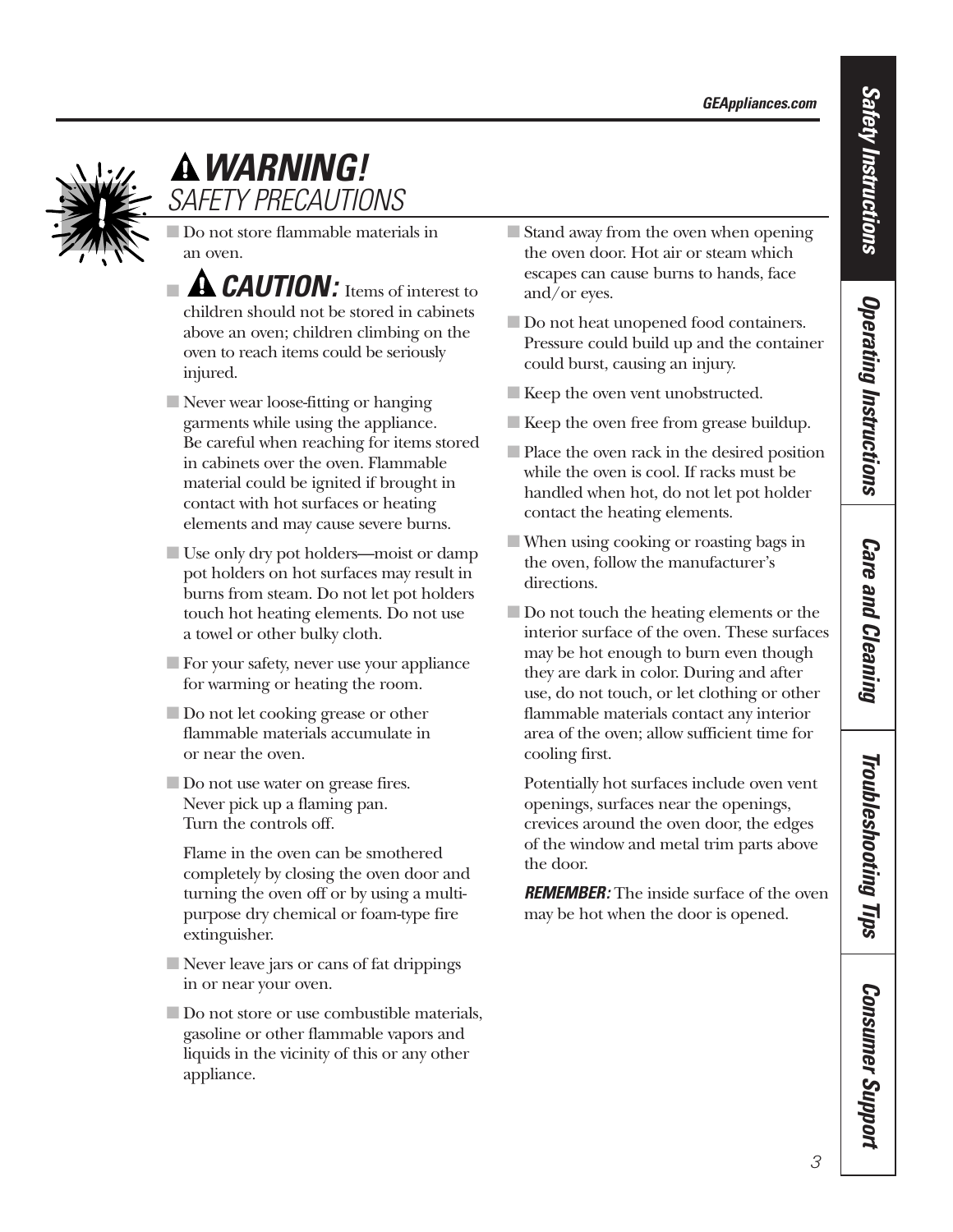# *IMPORTANT SAFETY INFORMATION. READ ALL INSTRUCTIONS BEFORE USING.*



# *WARNING! SAFETY PRECAUTIONS*

- Pulling out the rack to the stop-lock is a convenience in lifting heavy foods. It is also a precaution against burns from touching hot surfaces of the door or oven walls.
- Do not use the oven to dry newspapers. If overheated, they can catch on fire.
- Do not use the oven for a storage area. Items stored in an oven can ignite.
- Do not leave paper products, cooking utensils or food in the oven when not in use.
- After broiling, always take any broiler pan out of the oven and clean it. Leftover grease in a broiler pan can catch fire next time you use the pan.
- Clean only parts listed in this Owner's Manual.
- Do not use aluminum foil to line oven bottoms. Improper installation of aluminum foil may result in a risk of electric shock or fire.

# *COOK MEAT AND POULTRY THOROUGHLY…*

*Cook meat and poultry thoroughly—meat to at least an INTERNAL temperature of 160°F and poultry to at least an INTERNAL temperature of 180°F. Cooking to these temperatures usually protects against foodborne illness.*

# *SELF-CLEANING OVEN (on some models)*

- Do not clean the door gasket. The door gasket is essential for a good seal. Care should be taken not to rub, damage or move the gasket.
- Do not use oven cleaners. No commercial oven cleaner or oven liner protective coating of any kind should be used in or around any part of the oven. Residue from oven cleaners will damage the inside of the oven when the self-clean cycle is used.
- Before self-cleaning the oven, remove shiny, silver-colored oven racks (on some models) and all other cookware.
- Be sure to wipe up excess spillage before starting the self-cleaning operation.
- If the self-cleaning mode malfunctions, turn the oven off and disconnect the power supply. Have it serviced by a qualified technician.



4

# *READ AND FOLLOW THIS SAFETY INFORMATION CAREFULLY. SAVE THESE INSTRUCTIONS*

**Safety Instructions** *Safety Instructions* **Operating Instructions** *Operating Instructions*

*Care and Cleaning*

**Care and Cleaning** 

*Troubleshooting Tips*

**Troubleshooting Tips** 

*Consumer Support*

**Consumer Support**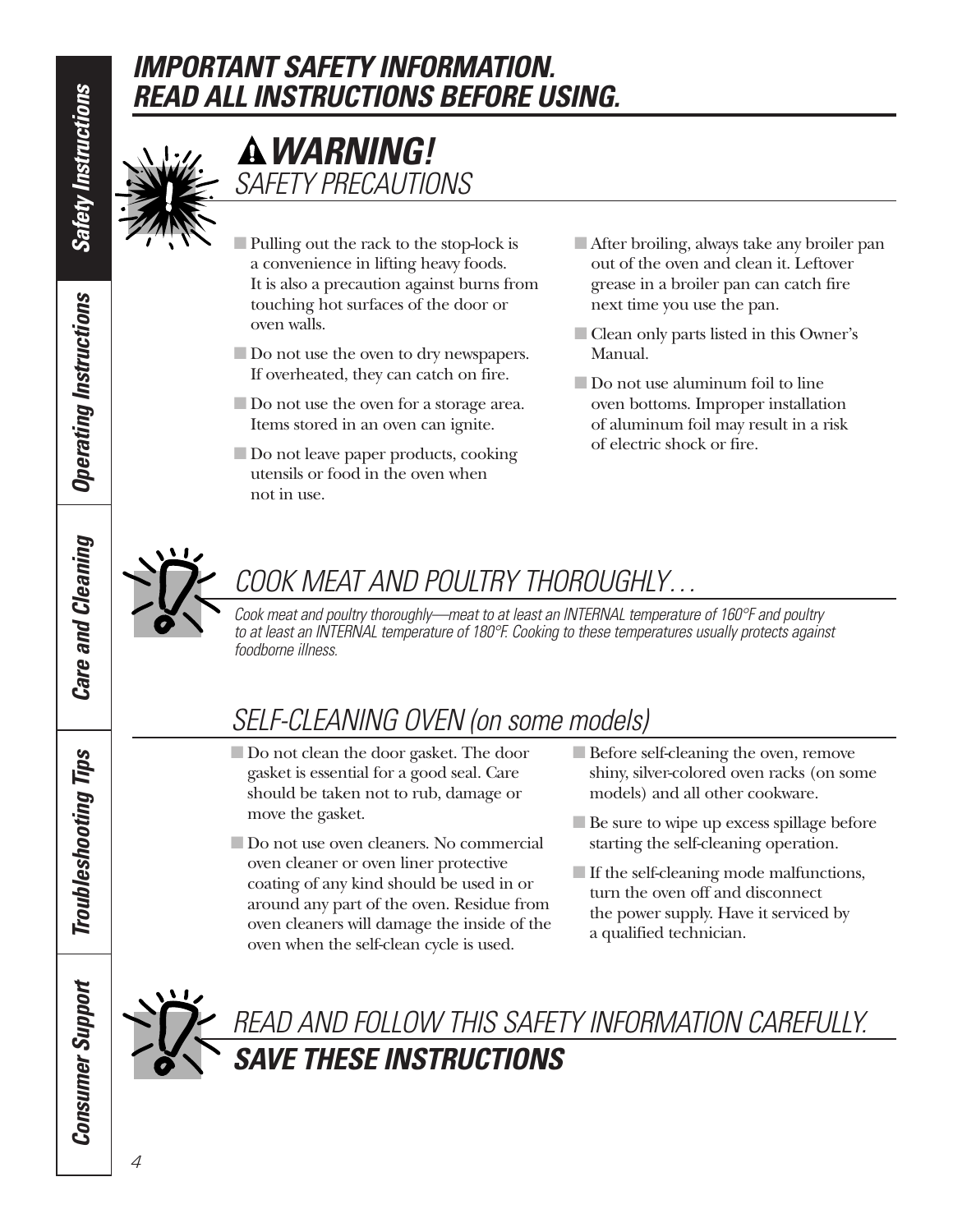# <span id="page-4-0"></span>**Using the oven controls. GEAPPLIAN CONSTRUSTION** *GEAppliances.com*



# *Upper Oven Control, Clock and Timer Features and Settings*



## *BAKE Pad*

Touch this pad to select the bake function. *BAKE Light*

Flashes while in edit mode—you can change the oven temperature at this point. Glows when the oven is in bake mode.

#### *BROIL HI/LO Pad*

Touch this pad to select the broil function. *BROIL Light*

Flashes while in edit mode—you can switch from *HI* to *LO BROIL* at this point. Glows when the oven is in broil mode.

#### *Display*

Shows the operations you have selected, the time of day and the cooking status.

#### *COOKING TIME Pad*

Touch this pad and then touch the *+* or *–* pad to set the amount of time you want your food to cook. The oven will shut off when the cooking time has run out.

## *DELAY START Pad*

#### Use along with the *COOKING TIME* or

*SELF CLEAN* pad to set the oven to start and stop automatically at a time you set.

#### *OVEN LIGHT ON/OFF Pad*

Touch this pad to turn the oven light on or off.

#### *TIMER/CLOCK Pad*

Touch this pad to select the timer feature. Then touch *+* and *–* pads to adjust time.

To set the clock, touch this pad twice and hold 3 seconds and then touch the *+* and *–* pads. The time of day will flash in the display when the oven is first turned on.



### *START Pad*

Must be touched to start any cooking function.



## *– Pad*

Short taps to this pad will decrease the time or temperature by small amounts. Touch and hold the pad to decrease the time or temperature by larger amounts.



## *+ Pad*

Short taps to this pad will increase the time or temperature by small amounts. Touch and hold the pad to increase the time or temperature by larger amounts.



#### *CLEAR/OFF Pad*

Touch this pad to cancel *ALL* oven operations except the clock and timer.

#### *SELF CLEAN Pad (on some models)*

Touch this pad to select the self-cleaning function. See the *Using the self-cleaning oven* section.

#### *CLEAN Light*

Flashes while in edit mode—you can change the length of time for the self-clean cycle at this point. Glows when the oven is in the self-clean cycle. After the self-clean cycle, the light will turn off. Unlatch the door.

*If "F– and a number or letter" flash in the display and the oven control signals, this indicates a function error code.*

*Touch the CLEAR/OFF pad. Allow the oven to cool for one hour. Put the oven back into operation.*

*If function error code repeats, disconnect power to the oven and call for service.*

# *Lower Oven Control (on some models)*

*OVEN TEMP Knob* Turn this knob to the temperature setting you want.



*The OVEN CYCLE light glows until the oven reaches your selected temperature, then goes off and on with the oven element(s) during cooking.*

*Safety Instructions*

**Safety Instructions** 

# Troubleshooting Tips *Troubleshooting Tips*

# *Consumer Support Consumer Support*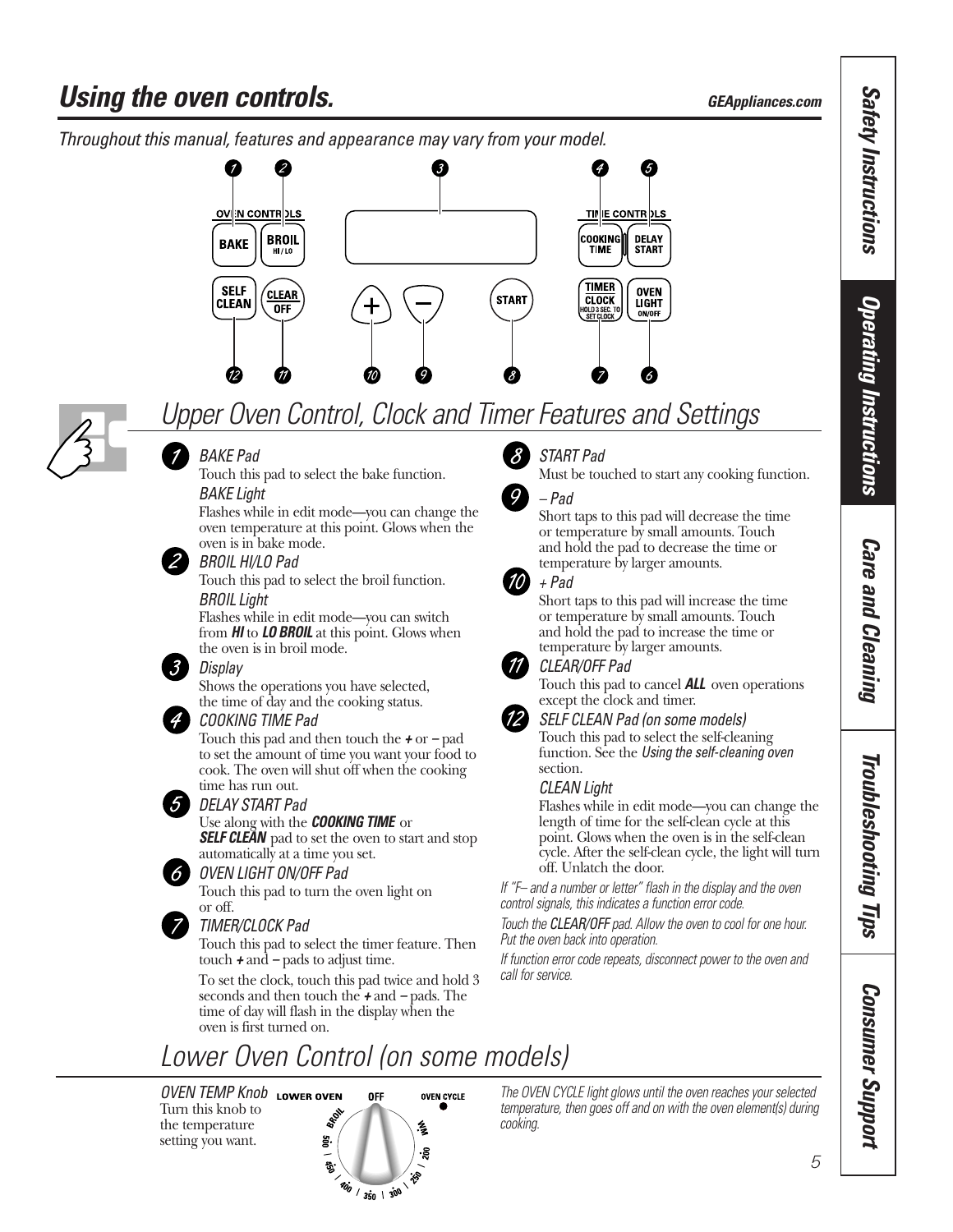# *Using the oven.*

*To avoid possible burns, place the racks in the desired position before you turn the oven on.*



*Before you begin…*

The racks have stop-locks, so that when placed correctly on the supports, they will stop before coming completely out, and will not tilt.

When placing and removing cookware, pull the rack out to the bump on the rack support.

*To remove a rack,* pull it toward you, tilt the front end up and pull it out.

*To replace,* place the end of the rack (stop-locks) on the support, tilt up the front and push the rack in.

*The oven has 4 rack positions.*

#### *How to Set the Oven for Baking or Roasting*

- Touch the *BAKE* pad.  $\overline{7}$
- Touch the *+* or *–* pad to set the  $\overline{\mathcal{Z}}$ desired temperature.
- Touch the *START* pad.  $\overline{3}$
- Check food for doneness at  $\vert \mathcal{A} \vert$ minimum time on recipe. Cook longer if necessary.
- Touch the *CLEAR/OFF* pad when  $|5|$ cooking is complete.

*NOTE: The lower oven is controlled with a knob. To set the oven for baking turn the knob to the desired setting or temperature. Turn the knob to OFF when baking is complete.* 

| <b>Type of Food</b>                                                     | <b>Rack Position</b> |
|-------------------------------------------------------------------------|----------------------|
| Frozen pies (on cookie sheet)                                           | R or C               |
| Angel food cake,<br>bundt or pound cakes                                | А                    |
| Biscuits, muffins, brownies,<br>cookies, cupcakes,<br>layer cakes, pies | R or C               |
| Casseroles                                                              | R or C               |
| Roasting                                                                | A or B               |

*NOTE: A cooling fan may automatically turn on and off to cool internal parts. This is normal, and the fan may continue to run even after the oven is turned off.*

### *Preheating and Pan Placement*

Preheat the oven if the recipe calls for it. To preheat, set the oven at the correct temperature. Preheating is necessary for good results when baking cakes, cookies, pastry and breads.

*For ovens without a preheat indicator light or tone, preheat 10 minutes.*

Baking results will be better if baking pans are centered in the oven as much as possible. Pans should not touch each other or the walls of the oven. If you need to use two racks, stagger the pans so one is not directly above the other, and leave approximately  $1\frac{1}{2}$ " between pans, from the front, back and sides of the wall.

#### *Aluminum Foil*

*Do not use aluminum foil on the bottom of the oven.*

Never entirely cover a rack with aluminum foil. This will disturb the heat circulation and result in poor baking.

A smaller sheet of foil may be used to catch a spillover by placing it on a lower rack several inches below the food.

**Safety Instructions** *Safety Instructions*

**Operating Instructions** *Operating Instructions*

**Care and Cleaning** *Care and Cleaning*

**Troubleshooting Tips** *Troubleshooting Tips* **Consumer Support** *Consumer Support*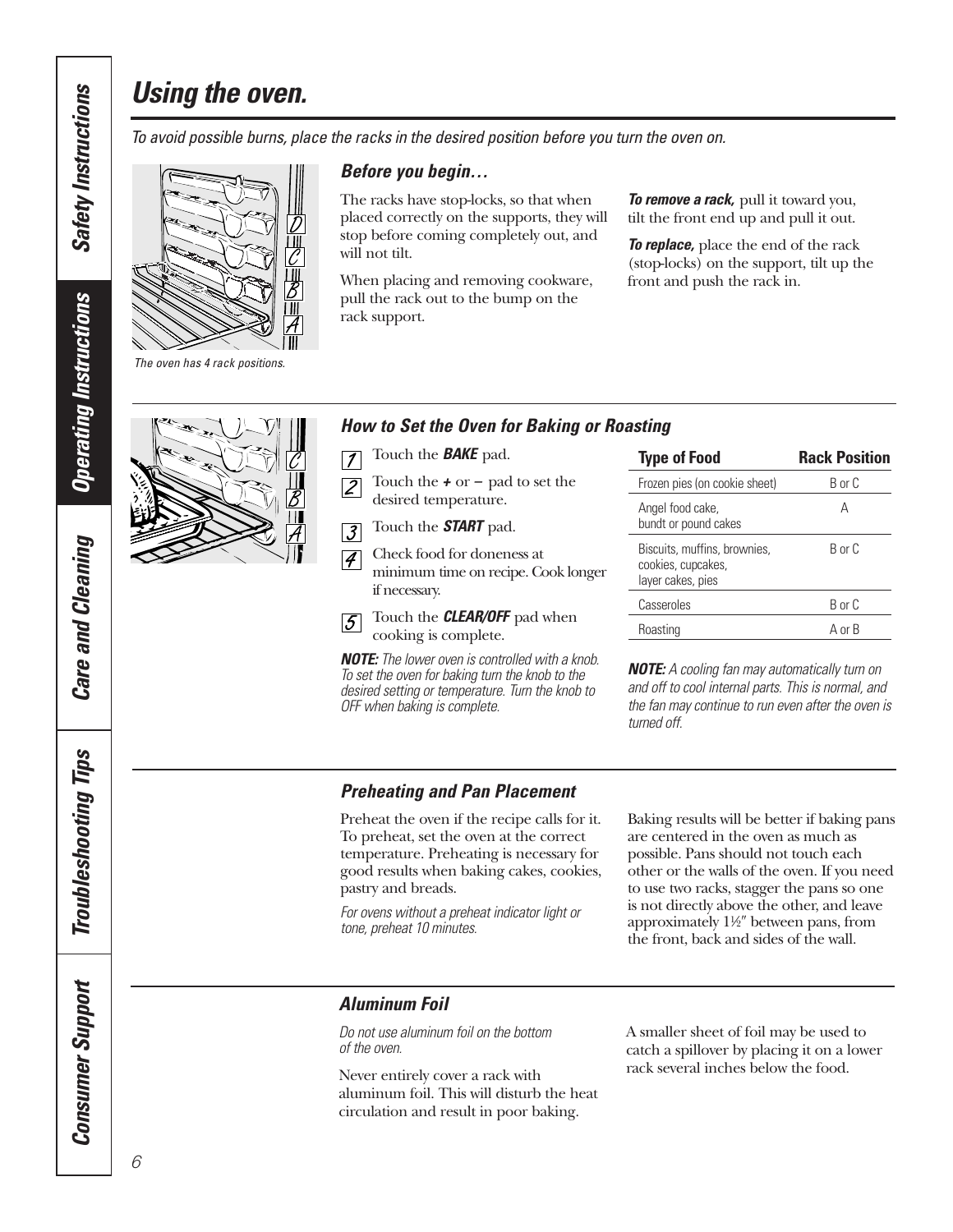*GEAppliances.com* 



*Leave the door open to the broil stop position. The door stays open by itself, yet the proper temperature is maintained in the oven.*

#### *How to Set the Oven for Broiling*

- Place the meat or fish on a broiler  $\sqrt{ }$ grid in a broiler pan designed for broiling.
- Follow suggested rack positions in  $\overline{2}$ the *Broiling Guide.*

*If your oven is connected to 208 volts, rare steaks may be broiled by preheating the broiler and positioning the oven rack one position higher.*

Touch the *BROIL HI/LO* pad once for  $\sqrt{3}$ *HI Broil.*

> To change to *LO Broil,* touch the *BROIL HI/LO* pad again.

- Touch the *START* pad.  $\overline{4}$
- When broiling is finished, touch the  $\overline{5}$ *CLEAR/OFF* pad.

*NOTE: The lower oven is controlled with a knob. To set the oven for broiling turn the knob to BROIL. Turn the knob to OFF when broiling is complete.*

| Food                                                            | Quantity and/<br>or Thickness                                              | <b>Rack</b><br><b>Position</b> | <b>First Side</b><br>Time (min.) | <b>Second Side</b><br>Time (min.) | <b>Comments</b>                                                                                                                                           |
|-----------------------------------------------------------------|----------------------------------------------------------------------------|--------------------------------|----------------------------------|-----------------------------------|-----------------------------------------------------------------------------------------------------------------------------------------------------------|
| <b>Ground Beef</b><br>Well Done                                 | 1 lb. (4 patties)<br>1/2 to 3/4" thick                                     | C                              | 10                               | $\overline{7}$                    | Space evenly. Up<br>to 8 patties take<br>about the same<br>time.                                                                                          |
| <b>Beef Steaks</b><br>Rare<br>Medium<br>Well Done               | 1" thick<br>1 to $1\frac{1}{2}$ lbs.                                       | С<br>$\mathbb C$<br>C          | 6<br>8<br>12                     | 5<br>6<br>11                      | Steaks less than<br>1" thick cook<br>through before<br>browning.                                                                                          |
| Rare<br>Medium<br>Well Done                                     | $1\frac{1}{2}$ " thick<br>2 to 21/2 lbs.                                   | $\mathbb C$<br>C<br>C          | 10<br>15<br>25                   | $7 - 8$<br>$14 - 16$<br>$20 - 25$ | Pan frying is<br>recommended.<br>Slash fat.                                                                                                               |
| Chicken                                                         | 1 whole<br>2 to 21/2 lbs.,<br>split lengthwise                             | Α                              | 35                               | $10 - 15$                         | Reduce time about<br>5 to 10 minutes<br>per side for cut-up<br>chicken. Brush<br>each side with<br>melted butter.<br>Broil skin-side-<br>down first.      |
| <b>Lobster Tails</b>                                            | $2 - 4$<br>6 to 8 oz. each                                                 | B                              | $13 - 16$                        | Do not<br>turn over.              | Cut through back of<br>shell. Spread open.<br>Brush with melted<br>butter before<br>broiling and after<br>half of broiling<br>time.                       |
| <b>Fish Fillets</b>                                             | 1/4 to 1/2" thick                                                          | C                              | 5                                | 5                                 | Handle and turn<br>very carefully.<br>Brush with lemon<br>butter before and<br>during cooking, if<br>desired. Preheat<br>broiler to increase<br>browning. |
| <b>Ham Slices</b><br>(precooked)                                | 1" thick                                                                   | B                              | 8                                | 8                                 | Increase time 5 to<br>10 minutes per<br>side for 11/2" thick<br>or home-cured ham.                                                                        |
| <b>Pork Chops</b><br>Well Done                                  | 2 (1/2" thick)<br>2 (1" thick) about 1 lb.                                 | C<br>B                         | 10<br>13                         | 10<br>13                          | Slash fat.                                                                                                                                                |
| <b>Lamb Chops</b><br>Medium<br>Well Done<br>Medium<br>Well Done | 2 (1" thick) about 10<br>to 12 oz.<br>$2(1\frac{1}{2})$ thick) about 1 lb. | С<br>С<br>C<br>B               | 10<br>12<br>14<br>17             | 9<br>10<br>12<br>$12 - 14$        | Slash fat.                                                                                                                                                |

#### *Broiling Guide*

**Troubleshooting Tips** *Troubleshooting Tips*

**Consumer Support** *Consumer Support*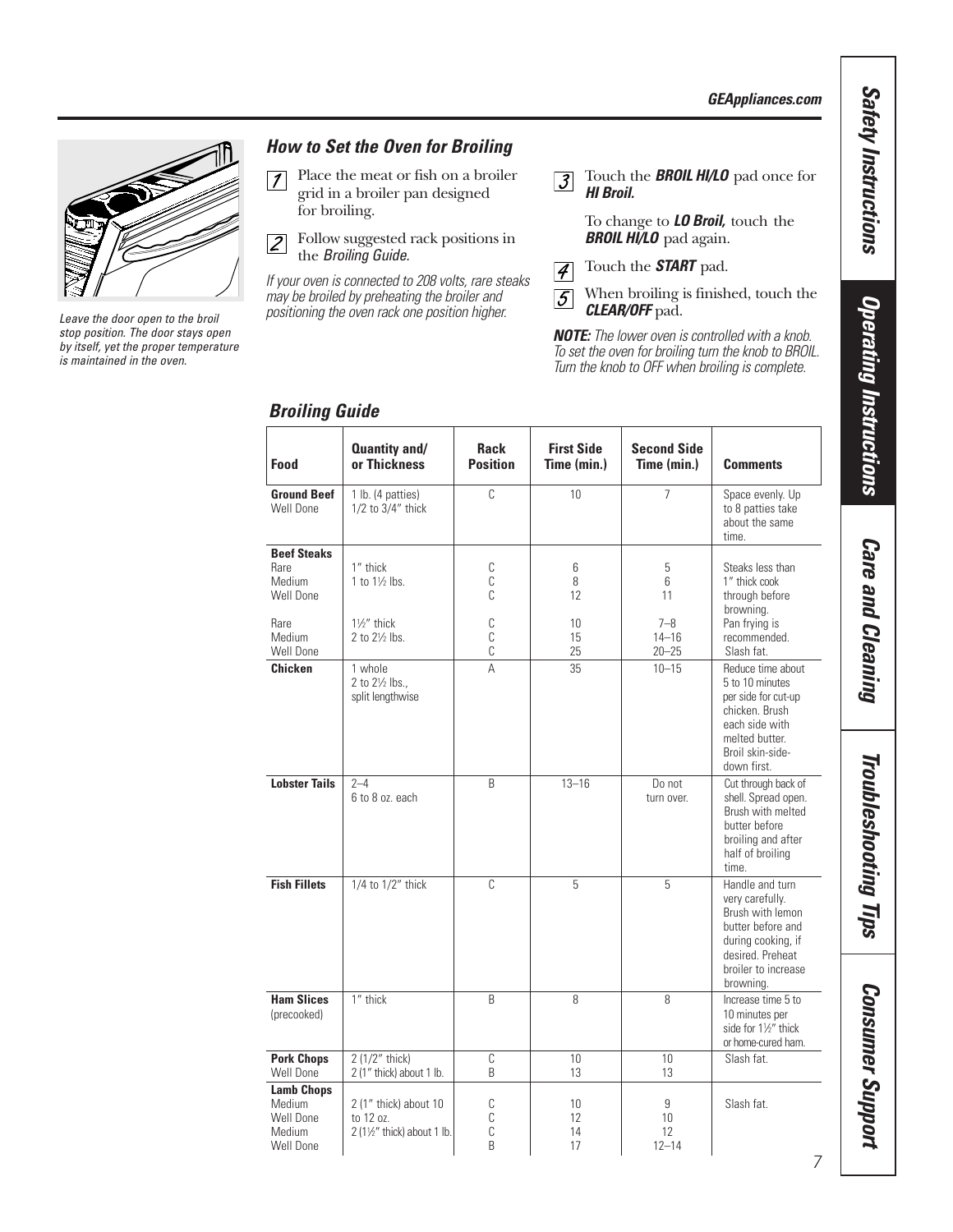# <span id="page-7-0"></span>*Using the clock and timer.*

*Not all features are on all models.*

# **TIMER CLOCK** IOLD 3 SEC. TO<br>Set Clock **START**

*Make sure the clock is set to the*

*correct time of day.*

#### *To Set the Clock*

The clock must be set to the correct time of day for the automatic oven timing functions to work properly. The time of day cannot be changed during a delayed cooking or a delayed self-cleaning cycle.

Touch the *TIMER/CLOCK* pad twice.  $\overline{1}$ 



If the *+* or *–* pad is not touched within one minute after you touch the *TIMER/CLOCK* pad, the display reverts to

### *To Turn Off the Clock Display*

If you have several clocks in your kitchen, you may wish to turn off the time of day clock display on your oven.

 $\vert$  1

Touch the *TIMER/CLOCK* pad once to turn off the time of day display. Although you will not be able to

see it, the clock maintains the correct time of day.

the original setting. If this happens, touch the *TIMER/CLOCK* pad twice and reenter

> Touch the *START* pad until the time of day shows in the display. This enters the time and starts the clock.

*To check the time of day when the display is showing other information, simply touch the TIMER/CLOCK pad. The time of day shows until*

the time of day.

 $|\mathcal{J}|$ 

*another pad is touched.*

Touch the *TIMER/CLOCK* pad twice to recall the clock display.



*The timer is a minute timer only. The CLEAR/OFF pad does not affect the timer.*

**START** 

#### *To Set the Timer*

*The timer does not control oven operations. The maximum setting on the timer is 9 hours and 59 minutes.*



Touch the *TIMER/CLOCK* pad.

Touch the *+* or *–* pad until the amount of time you want shows in the display. The maximum time that can be entered in minutes is 59. Times more than 59 minutes should be changed to hours and minutes.

*If you make a mistake, touch the TIMER/CLOCK pad and begin again.*

- Touch the *START* pad. The time  $|\mathcal{J}|$ will start counting down, although the display does not change until one minute has passed.
- When the timer reaches *:00,* the  $|4|$ control will beep 3 times followed by one beep every 6 seconds until the *TIMER/CLOCK* pad is touched.

#### *To Reset the Timer*

If the display is still showing the time remaining, you may change it by touching the *TIMER/CLOCK* pad, then touching the *+* or *–* pad until the time you want appears in the display.

If the remaining time is not in the display (clock, start time or cooking time are in the display), recall the remaining time by touching the *TIMER/CLOCK* pad and then touching the *+* or *–* pad to enter the new time you want.

### *To Cancel the Timer*

Touch the *TIMER/CLOCK* pad twice.

**Operating Instructions** *Operating Instructions* **Care and Cleaning** *Care and Cleaning*

**Troubleshooting Tips** *Troubleshooting Tips* **Consumer Support** *Consumer Support*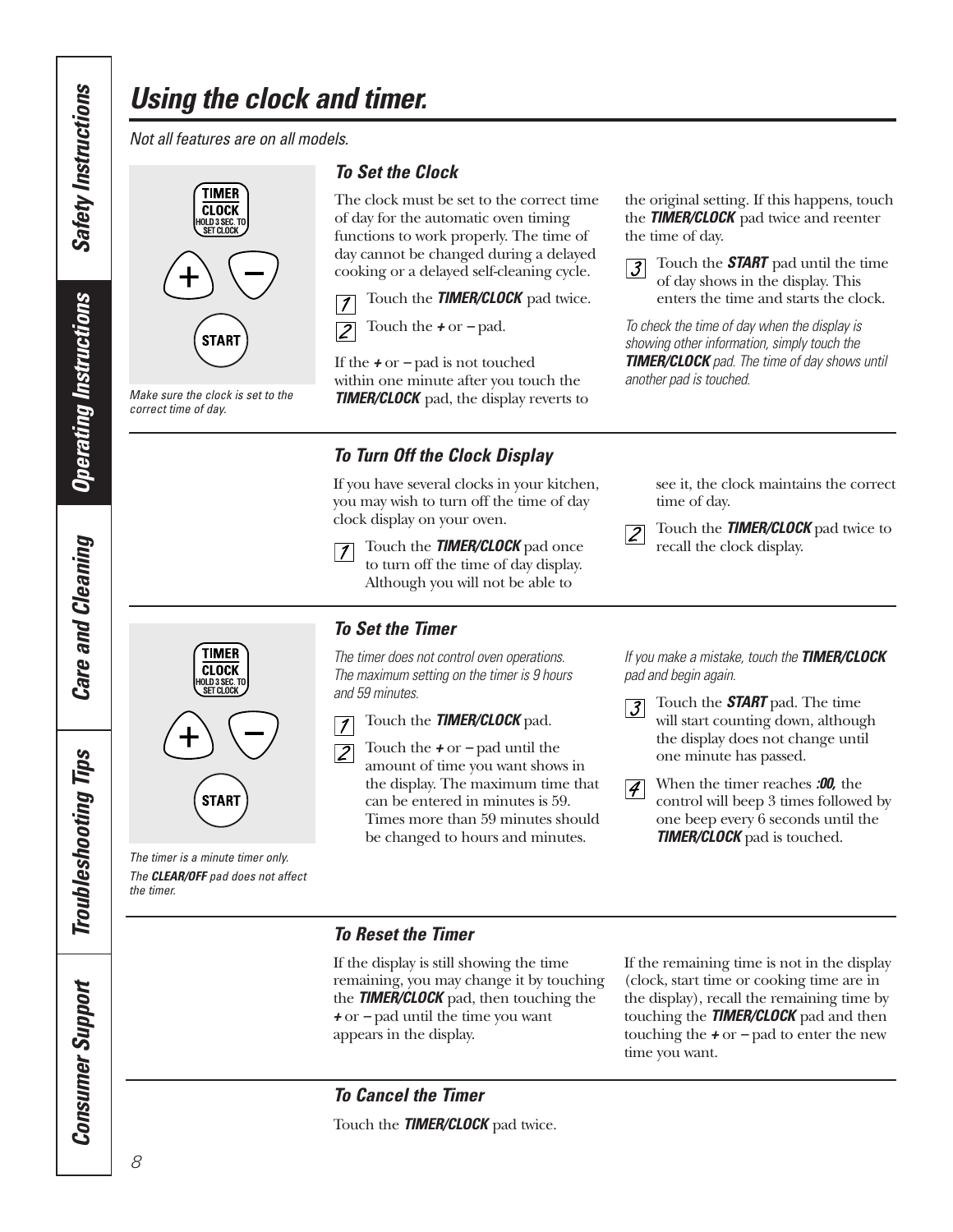# <span id="page-8-0"></span>*Using the timed baking and roasting features.*

*(These features are not available for the lower oven.) (on some models)* **GEAppliances.com** *GEAppliances.com* 

*NOTE: Foods that spoil easily—such as milk, eggs, fish, stuffings, poultry and pork—should not be allowed to sit for more than 1 hour before or after cooking. Room temperature promotes the growth of harmful bacteria. Be sure that the oven light is off because heat from the bulb will speed harmful bacteria growth.*

#### *How to Set an Immediate Start and Automatic Stop*

*The oven will turn on immediately and cook for a selected length of time. At the end of the cooking time the oven will turn off automatically.*

Make sure the clock shows the correct time of day.

Touch the *BAKE* pad.  $\overline{\mathcal{I}}$ 

Using the *+* or *–* pad, enter the  $\sqrt{2}$ desired temperature.

Touch the *COOKING TIME* pad.  $\overline{3}$ 

*NOTE: If your recipe requires preheating, you may need to add additional time to the length of the cooking time.*

Using the *+* or *–* pad, enter the  $|\mathcal{A}|$ desired baking time. The maximum time you can enter in minutes is 59. Cooking times more than 59 minutes should be changed

to hours and minutes. For example, enter 90 minutes as 1 hour, 30 minutes.

The oven temperature and the cooking time that you entered will be displayed.



The display shows the oven temperature that you set and the cooking time countdown. The display starts changing once the temperature reaches 100°F.

The oven will continue to cook for the programmed amount of time, then shut off automatically, unless the Cook and Hold feature was set. See the *Special features of your oven control* section.

Touch the *CLEAR/OFF* pad to clear the display.

### *How to Set a Delayed Start and Automatic Stop*

*You can set the oven control to delay-start the oven, cook for a specific length of time and then turn off automatically.*

Make sure the clock shows the correct time of day.

Touch the *BAKE* pad.  $\mathcal I$ 

Using the *+* or *–* pad, enter the  $|2|$ desired temperature.

Touch the *COOKING TIME* pad.  $\overline{3}$ 

*NOTE: If your recipe requires preheating, you may need to add additional time to the length of the cooking time.*

Using the *+* or *–* pad, enter the  $\vert \mathcal{A} \vert$ desired baking time. The maximum time you can enter in minutes is 59. Cooking times more than 59 minutes should be changed to hours and minutes. For example, enter 90 minutes as 1 hour, 30 minutes.

The oven temperature and the cooking time that you entered will be displayed.

Touch the *DELAY START* pad.  $\overline{5}$ 

- Using the *+* or *–* pad, enter the time  $|6|$ of day you want the oven to turn on and start cooking.
- Touch the *START* pad.  $\overline{7}$

*NOTE: An attention tone will sound if you are using timed baking and do not touch the START pad after entering the baking temperature.*

If you would like to check the times you have set, touch the *DELAY START* pad to check the start time you have set, or touch the *COOKING TIME* pad to check the length of cooking time you have set.

When the oven turns on at the time of day you have set, the display will show the changing temperature (starting at 100°F) and the cooking time countdown.

The oven will continue to cook for the programmed amount of time, then shut off automatically, unless the Cook and Hold feature was set. See the *Special features of your oven control* section.

At the end of timed baking, the oven will turn off. The end of cycle tone will sound.

Touch the *CLEAR/OFF* pad to clear the display.



**BAKE** 

**COOKING** 

**TIME** 

**START** 

**CLEAR** 0FF

> Troubleshooting Tips *Troubleshooting Tips*

*Care and Cleaning*

**Care and Cleaning** 

*Consumer Support Consumer Support* 

**Safety Instructions** *Safety Instructions*

*Operating Instructions*

**Operating Instructions**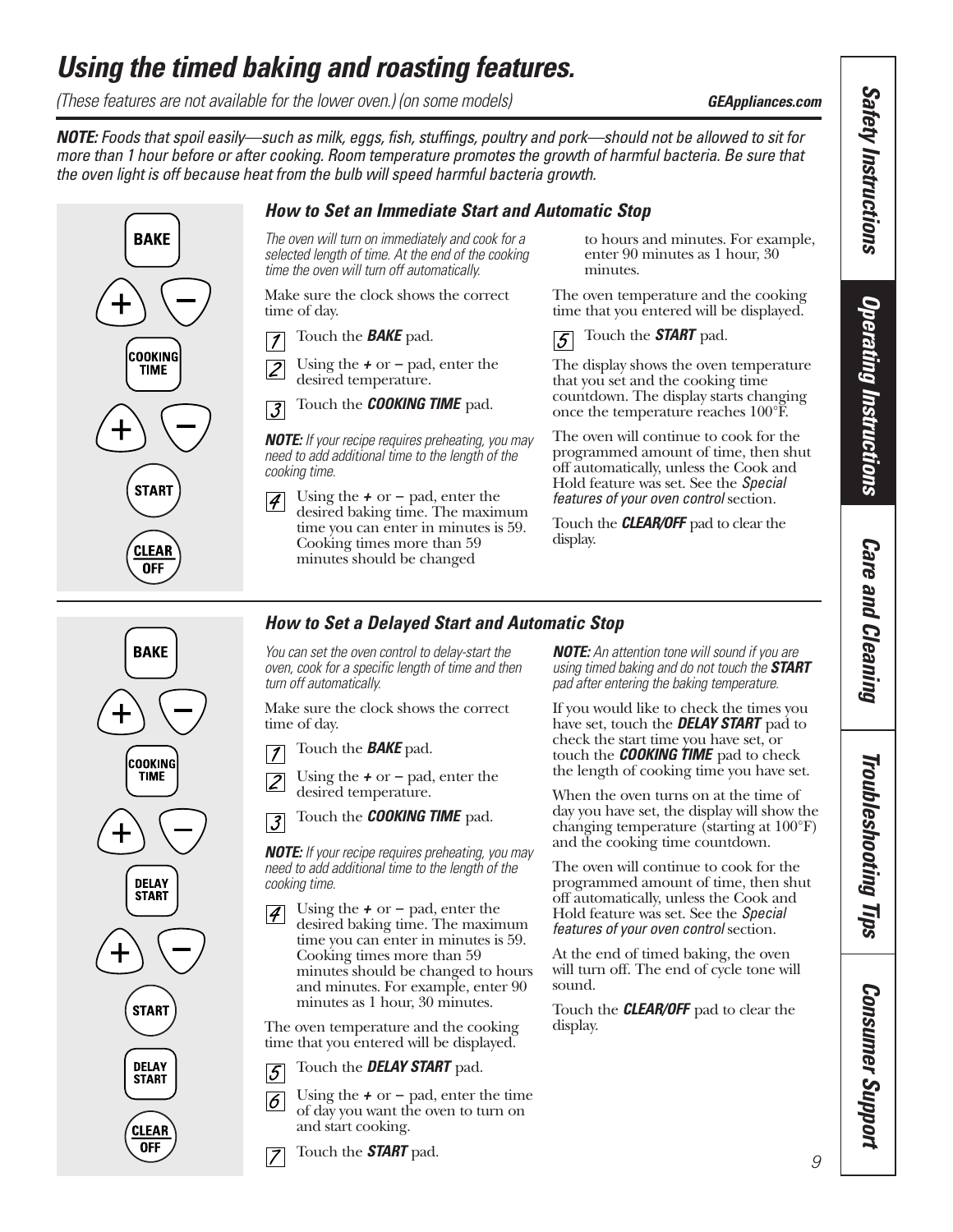# *Special features of your oven control.*

*Your new touch pad control has additional features that you may choose to use. The following are the features and how you may activate them.* 

*The special feature modes can only be activated while the display is showing the time of day. They remain in the control's memory until the steps are repeated.* 

*When the display shows your choice, touch the START pad. The special features will remain in memory after a power failure, except for the Sabbath feature, which will have to be reset.*



<span id="page-9-0"></span>**Safety Instructions** *Safety Instructions*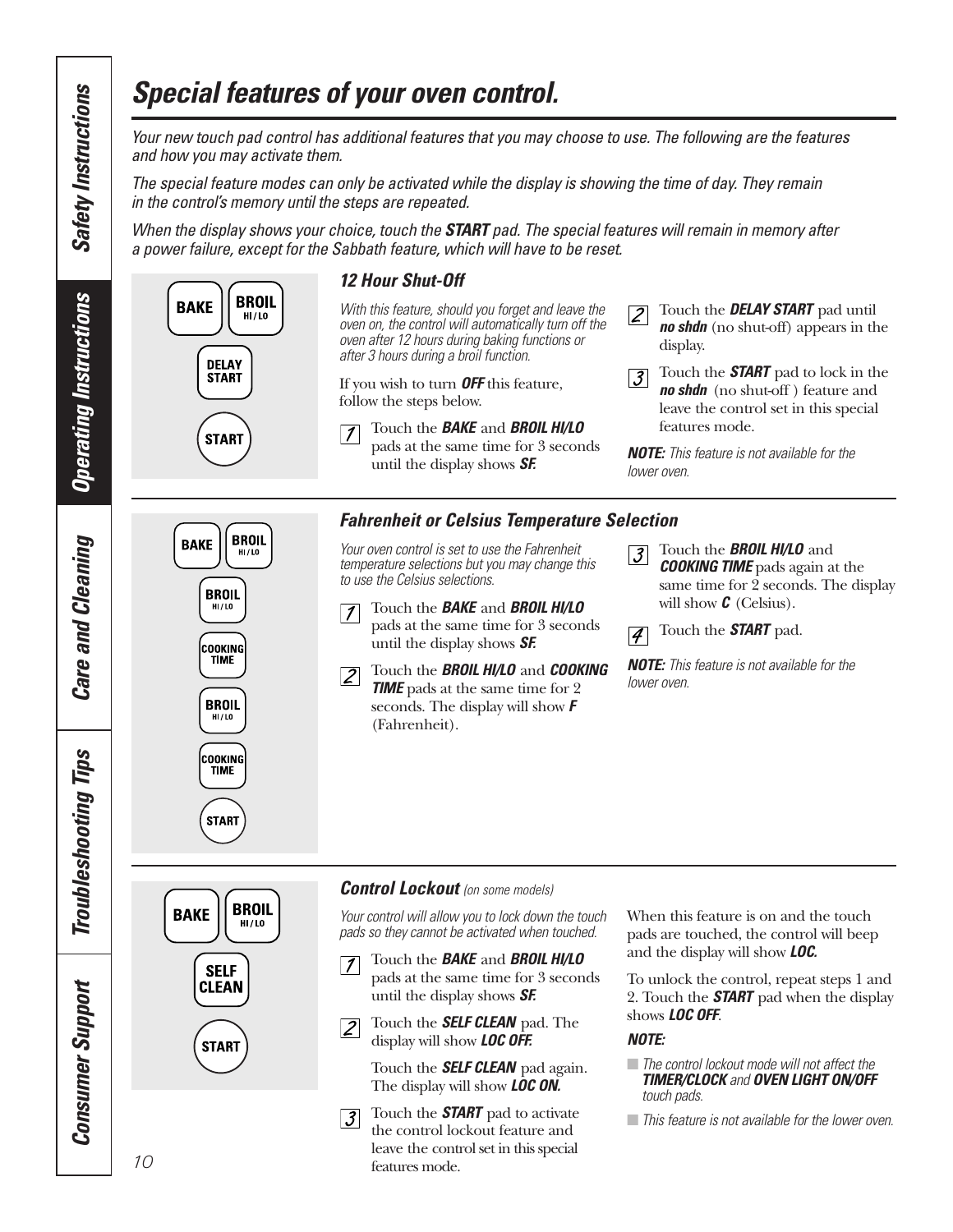*GEAppliances.com*

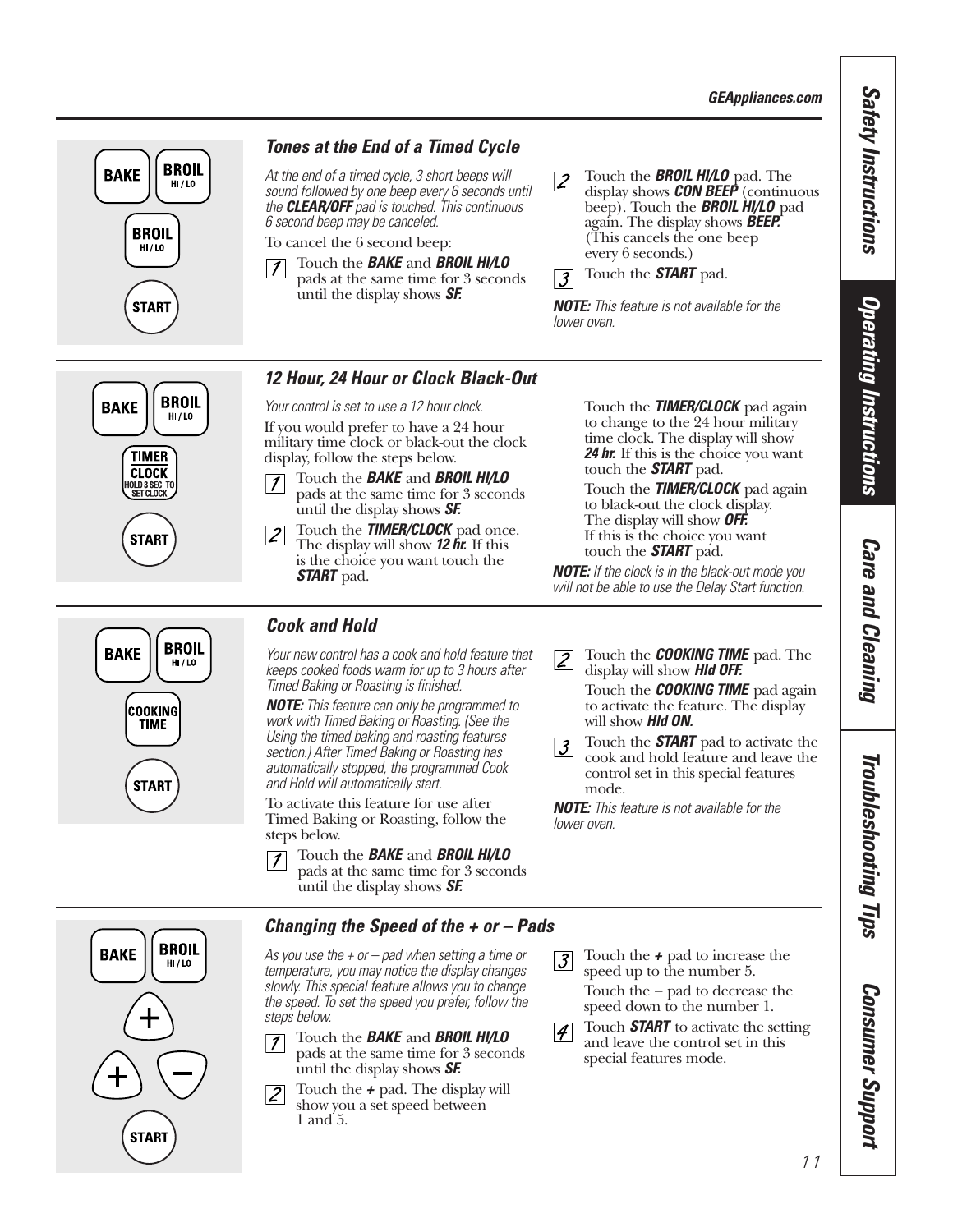## <span id="page-11-0"></span>*Using the Sabbath Feature.* (This feature is not available for the lower oven.) *(Designed for use on the Jewish Sabbath and Holidays.) (on some models)*

*The Sabbath feature can be used for baking/roasting only. It cannot be used for broiling, self-cleaning, or Delay Start cooking. NOTE: The oven light comes on automatically (on some models) when the door is opened and goes off when the door is closed. The bulb may be removed. See the Oven Light Replacement section. On models with a light switch on the control panel, the oven light may be turned on and left on.*

**BROIL BAKE**  $HI / LO$ **DELAY START START** 

*When the display shows* ⊃ *the oven is set in Sabbath. When the display shows* ⊃ <sup>⊃</sup>*the oven is baking/roasting.*

*How to Set Sabbath Feature for Regular Baking/Roasting NOTE: To understand how the oven control works, practice using regular baking (non-Sabbath) before entering Sabbath mode.*

*Make sure the clock shows the correct time of day.*

- Touch and hold *both* the *BAKE* and  $|1|$ *BROIL HI/LO* pads, *at the same time*, until the display shows *SF.*
- Tap the *DELAY START* pad until *SAb bAtH*  $|2|$ appears in the display.
- Touch the *START* pad and ⊃ will appear  $|\mathcal{J}|$ in the display.
- Touch the *BAKE* pad. No signal will  $|\mathcal{A}|$ be given.
- The preset starting temperature will  $|5|$ automatically be set to 350°. Tap the *+* or *–* pad to increase or decrease the temperature in 5° increments. The temperature can be set between 170° and 550°. No signal or temperature will be given.

Touch the *START* pad.  $\overline{6}$ 

> After a random delay period of approximately 30 seconds to 1 minute, ⊃ will appear in the display indicating ⊃ that the oven is baking/roasting. If  $\supset \subset$  does not appear in the display, start again at step 4.

To adjust the oven temperature, touch the *BAKE* pad and tap the *+* or *–* pad to increase or decrease the temperature in 5° increments. Touch the *START* pad.

*NOTE:* The *CLEAR/OFF* and *COOKING TIME* pads are active during the Sabbath feature.

> The preset starting temperature will automatically be set to 350°. Tap the *+* or *–* pad to increase or decrease the temperature in 5° increments. The temperature can be set between 170° and 550°. No signal or

temperature will be given. Touch the *START* pad.

After a random delay period of

When cooking is finished, the display will change from  $\supset \subseteq$  to  $\supset$  and **0:00** will appear, indicating that the oven has turned *OFF* but is still set in Sabbath. Remove the cooked food.

approximately 30 seconds to 1 minute, ⊃ ⊃will appear in the display indicating that the oven is baking/ roasting. If ⊃ ⊂ does not appear in the display, start again at step 7. To adjust the oven temperature, touch the *BAKE* pad and tap the *+* or *–* pad to increase or decrease the temperature in 5° increments.

**BROIL BAKE**  $HI/LO$ **DELAY START**  $\vert$  1 COOKING **TIME**  $|2|$  $|\mathcal{J}|$  $\overline{4}$ 



*When the display shows* ⊃ *the oven is set in Sabbath. When the display shows* ⊃ <sup>⊃</sup>*the oven is baking/roasting.*

> **CLEAR OFF BROIL BAKE**  $HI/L0$ **DELAY START START**

#### *How to Set Sabbath Feature for Timed Baking/Roasting— Immediate Start and Automatic Stop*

*NOTE: To understand how the oven control works, practice using regular (non-Sabbath) Immediate Start and Automatic Stop before entering the Sabbath mode. Make sure the clock shows the correct time of day.*

Touch and hold *both* the *BAKE* and

- *BROIL HI/LO* pads, *at the same time*, until the display shows *SF.*
- Tap the *DELAY START* pad until *SAb bAtH* appears in the display.
- Touch the *START* pad and ⊃ will appear in the display.
- Touch the *COOKING TIME* pad.
- Touch the *+* or *–* pad to set the desired  $|5|$ length of cooking time between 1 minute and 9 hours and 59 minutes. The cooking time that you entered will be displayed.

Touch the *START* pad. 6

Touch the *BAKE* pad. No signal will  $|7|$ be given.

#### *How to Exit the Sabbath Feature*

- Touch the *CLEAR/OFF* pad.  $\overline{\mathcal{I}}$
- If the oven is cooking, wait for a random  $|2|$ delay period of approximately 30 seconds to 1 minute, until only ⊃ is in the display.
- Touch and hold *both* the *BAKE* and  $|\mathcal{J}|$ *BROIL HI/LO* pads, *at the same time*, until the display shows *SF.*
- Tap the*DELAY START* pad until *12 shdn* or  $|4|$ *no shdn* appears in the display. *12 shdn* indicates that the oven will automatically turn off after 12 hours. *no shdn* indicates that the oven will not automatically turn off.

Touch the *START* pad.  $5$ 

Touch the *START* pad.

 $|\mathcal{S}|$ 

 $\overline{g}$ 

 $|10|$ 

*NOTE:* If a power outage occurred while the oven was in Sabbath mode, the oven will automatically turn off and the oven control must be reset.

*Operating Instructions*

**Operating Instructions** 

*Care and Cleaning*

**Care and Cleaning** 

*Troubleshooting Tips*

Troubleshooting Tips

*Consumer Support*

**Consumer Support**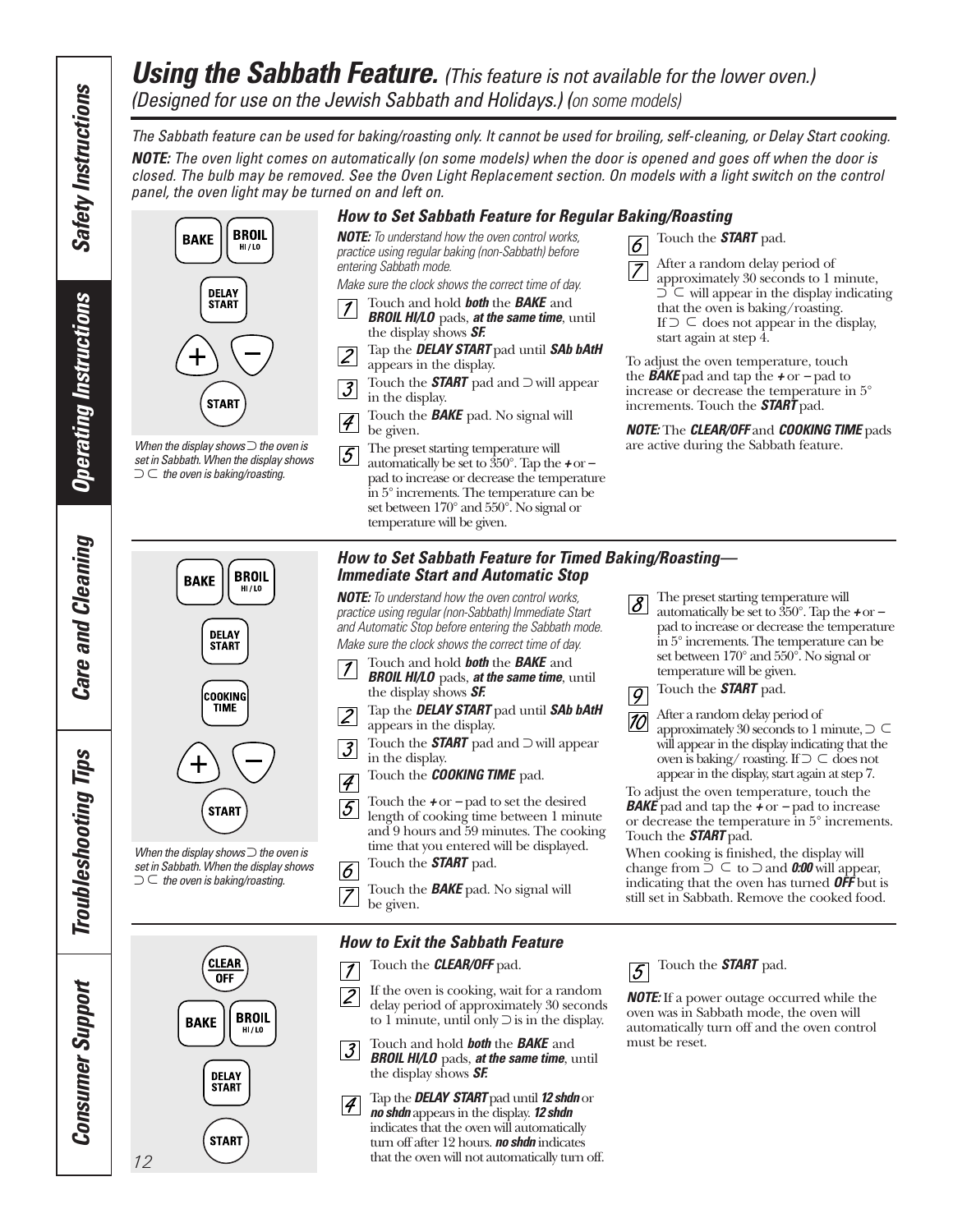# <span id="page-12-0"></span>*Adjust the oven thermostat—Do it yourself! GEAppliances.com*

*You may find that your new oven cooks differently than the one it replaced. Use your new oven for a few weeks to become more familiar with it. If you still think your new oven is too hot or too cold, you can adjust the thermostat yourself.* 

*Do not use thermometers, such as those found in grocery stores, to check the temperature setting of your oven. These thermometers may vary 20–40 degrees.*

*NOTE: This adjustment will not affect the broiling or the self-cleaning temperatures. The adjustment will be retained in memory after a power failure.*



#### *To Adjust the Oven Thermostat (on the upper oven)*

- Touch the *BAKE* and *BROIL HI/LO* pads at the same time for 3 seconds until the display shows *SF.*
- Touch the *BAKE* pad. A two digit  $\overline{2}$ number shows in the display.
- The oven temperature can be  $\overline{3}$ adjusted up to (+) 35°F hotter or (-) 35°F cooler. Touch the *+* pad to increase the temperature in 1 degree increments. Touch the *–* pad to decrease the temperature in 1 degree increments.
- When you have made the  $\vert\mathcal{A}\vert$ adjustment, touch the *START* pad to go back to the time of day display. Use your oven as you would normally.

**Care and Cleaning** *Care and Cleaning*

*Troubleshooting Tips*

**Troubleshooting Tips** 

*Consumer Support*

**Consumer Support** 

*Safety Instructions*

**Safety Instructions** 

*Operating Instructions*

**Operating Instructions** 



*Turn the disk counterclockwise to increase the oven temperature.*



*Turn the disk clockwise to decrease the oven temperature.*

*To Adjust the Oven Thermostat (on the lower oven) – on some models*

Pull the *OVEN* knob off the shaft, look at the back of the knob and note the current setting before making any adjustment. The knob is factory set with the top screw directly under the pointer.

- Pull off the *OVEN* knob.  $\overline{7}$
- Loosen both screws on back of  $\overline{Z}$ the knob.
- Hold both parts of the knob as  $\overline{3}$ shown in the illustration of the back of the *OVEN* knob and turn so the lower screw moves in the desired direction.

You will hear and feel the notches as you turn the knob. Each notch changes temperature about 10° Fahrenheit.

Tighten the screws.  $\vert\mathcal{A}\vert$ 



Return the *OVEN* knob to the oven.

*Re-check oven performance before making any additional adjustments.*

# *The type of margarine will affect baking performance!*

*Most recipes for baking have been developed using high fat products such as butter or margarine (80% fat). If you decrease the fat, the recipe may not give the same results as with a higher fat product.*

*Recipe failure can result if cakes, pies, pastries, cookies or candies are made with low fat spreads. The lower the fat content of a spread product, the more noticeable these differences become.* 

Federal standards require products labeled "margarine" to contain at least 80% fat by weight. Low fat spreads, on the other hand, contain less fat and more water. The high moisture content of these spreads affect the texture and flavor of baked goods. For best results with your old favorite recipes, use margarine, butter or stick spreads containing at least 70% vegetable oil.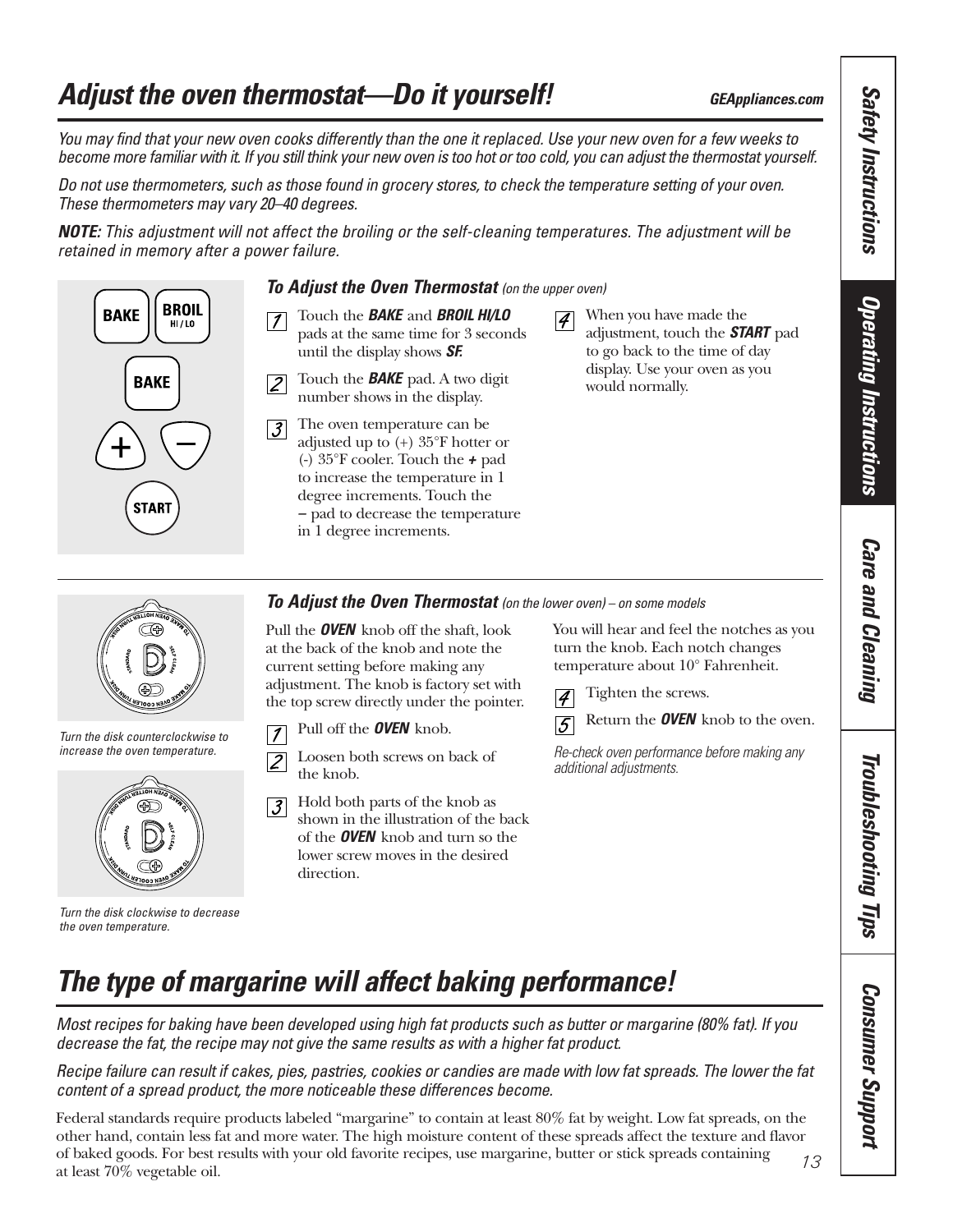# *Using the self-cleaning oven. (on some models)*

*(This feature is not available for the lower oven.)* 

*The oven door must be closed and all controls must be set correctly for the cycle to work properly.*

*Wipe up heavy soil on the oven bottom. (appearance may vary)*

**SELF** 

**CLEAN** 

**START** 

**SELF** 

CLEAN

**DELAY START** 

**START** 

#### *Before a Clean Cycle*

*The oven must be cool in order to set the self-clean cycle.* 

We recommend venting your kitchen with an open window or using a ventilation fan or hood during the first self-clean cycle.

Remove broiler pan, broiler grid, all cookware and any aluminum foil from the oven.

The shiny, silver-colored oven racks (on some models) can be self-cleaned, but they will darken, lose their luster and become hard to slide.

#### *How to Set the Oven for Cleaning*

Touch the *SELF CLEAN* pad.  $\sqrt{ }$ 

Using the *+* or *–* pad, enter the  $|2$ desired clean time, if a time other than 4 hours is needed.

Clean cycle time is normally 4 hours. You can change the clean time to any time between 3 hours and 5 hours, depending on how dirty your oven is.

Touch the *START* pad.  $\overline{3}$ 

## *How to Delay the Start of Cleaning*

- Touch the *SELF CLEAN* pad.  $\overline{7}$
- Using the *+* or *–* pad, enter the  $\overline{\mathcal{Z}}$ desired clean time.
- Touch the *DELAY START* pad.  $\overline{3}$
- Using the *+* or *–* pad, enter the time  $|4|$ of day you want the clean cycle to start.
- Touch the *START* pad.  $\sqrt{5}$

#### Do not use abrasives or oven cleaners. Clean the top, sides and outside of the oven door with soap and water.

Make sure the oven lightbulb cover (on some models) is in place and the oven light is off.

**IMPORTANT:** The health of some birds is extremely sensitive to the fumes given off during the self-cleaning cycle of any oven. Move birds to another well ventilated room.

The door locks automatically. The display will show the clean time remaining. It will not be possible to open the oven door until the temperature drops below the lock temperature and the *LOCKED* light goes off.

When the *LOCKED* light is off, open the door.

- The word **LOCK** will flash and the oven control will signal if you set the clean cycle and forget to close the oven door.
- To stop a clean cycle, touch the *CLEAR/OFF* pad. When the *LOCKED* light goes off indicating the oven has cooled below the locking temperature, open the door.

The door locks automatically. The display will show the start time. It will not be possible to open the oven door until the temperature drops below the lock temperature and the *LOCKED* light goes off.

When the *LOCKED* light is off, open the door.

#### *After a Clean Cycle*

You may notice some white ash in the oven. Wipe it up with a damp cloth after the oven cools.

*If white spots remain, remove them with a soap-filled scouring pad and rinse thoroughly with a vinegar and water mixture.* 

These deposits are usually a salt residue that cannot be removed by the clean cycle.

If the oven is not clean after one clean cycle, repeat the cycle.

- You cannot set the oven for cooking until the oven is cool enough for the door to unlock.
- If the racks become hard to
- slide, wipe the rack supports with cooking oil.

*Safety Instructions*

<span id="page-13-0"></span>**Safety Instructions** 

**Care and Cleaning** *Care and Cleaning*

**Troubleshooting Tips** *Troubleshooting Tips* **Consumer Support** *Consumer Support*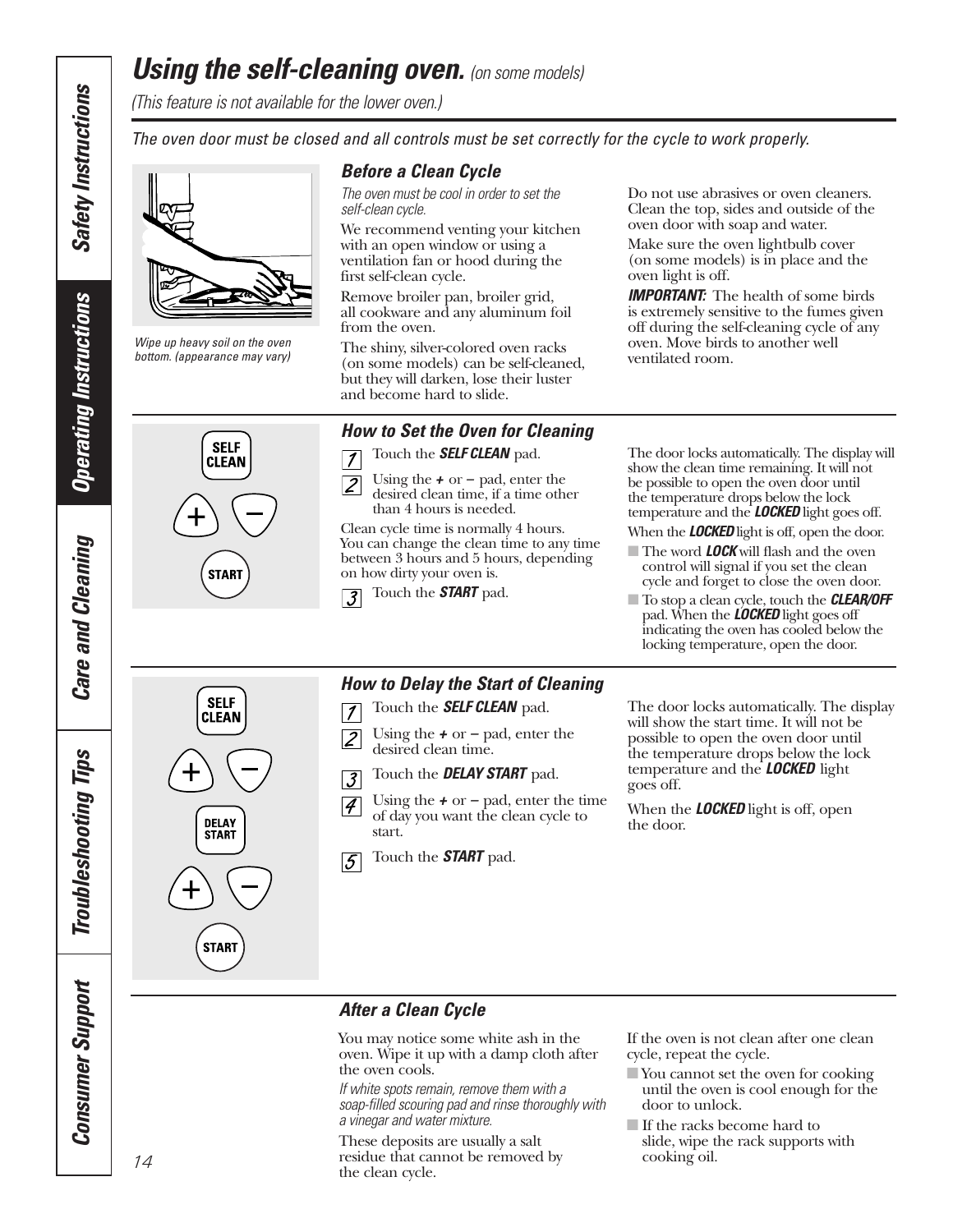<span id="page-14-0"></span>*Be sure electrical power is off and all surfaces are cool before cleaning any part of the oven.*

#### *How to Remove Protective Shipping Film and Packaging Tape*

Carefully grasp a corner of the protective shipping film with your fingers and slowly peel it from the appliance surface. Do not use any sharp items to remove the film. Remove all of the film before using the appliance for the first time.

To assure no damage is done to the finish of the product, the safest way to remove the adhesive from packaging tape on new appliances is an application of a household liquid dishwashing detergent. Apply with a soft cloth and allow to soak.

*NOTE: The adhesive must be removed from all parts. It cannot be removed if it is baked on.*



*Lift the door straight up and off the hinges.*



*The gasket is designed with a gap at the bottom to allow for proper air circulation.*

*Do not rub or clean the door gasket it has an extremely low resistance to abrasion.* 

*If you notice the gasket becoming worn, frayed or damaged in any way or if it has become displaced on the door, you should have it replaced.*

#### *Lift-Off Oven Door*

The oven door is removable for easier access to the light bulb.

*Do not lift the door by the handle.* 

*To remove the door,* open it to the broil stop position. Grasp firmly on each side and lift the door straight up and off the hinges.

*Do not place hands between the hinge and the oven door frame.*

*To replace the door,* make sure the hinges are in the broil stop position. Position the slots in the bottom of the door squarely over the hinges and slowly lower it over both hinges.

*Door (on the upper oven and/or self clean model)*

#### *To clean the inside of the door:*

- Because the area inside the gasket is cleaned during the self-clean cycle, you do not need to clean this by hand.
- The area outside the gasket and the door liner can be cleaned with a soap-filled or plastic scouring pad, hot water and detergent. Rinse well with a vinegar and water solution.

#### *To clean the outside of the door:*

■ Use soap and water to thoroughly clean the top, sides and front of the oven door. Rinse well. You may also use a glass cleaner to clean the glass

on the outside of the door. Do not let water drip into the vent openings.

- If any stain on the door vent trim is persistent, use a soft abrasive cleaner and a sponge-scrubber for best results.
- Spillage of marinades, fruit juices, tomato sauces and basting materials containing acids may cause discoloration and should be wiped up immediately. When surface is cool, clean and rinse.
- Do not use oven cleaners, cleaning powders or harsh abrasives on the outside of the door.

*sugar or acid content (such as tomatoes, sauerkraut, fruit juices or pie filling) to remain on the surface. They may cause a dull spot even after cleaning.*

#### *Do not allow food spills with a high Door (on the lower oven or on standard clean model)*

#### *To clean the inside of the door:*

■ Soap and water will normally do the job. Heavy spattering or spillovers may require cleaning with a mild abrasive cleaner. Soap-filled scouring pads may also be used.

*If necessary, you may use an oven cleaner. Follow the package directions.* 

■ Clean the inside of the oven window with a mild non-scratching cleaner and a damp cloth.

#### *To clean the outside of the door:*

■ Use soap and water to thoroughly clean the top, sides and front of the oven door. Rinse well. You may also use a glass cleaner to clean the glass on the outside of the door. Do not let water drip into the vent openings.

- Spillage of marinades, fruit juices, tomato sauces and basting materials containing acids may cause discoloration and should be wiped up immediately. When surface is cool, clean and rinse.
- Do not use oven cleaners, cleaning powders or harsh abrasives on the outside of the door.

**Safety Instructions** *Safety Instructions*

Troubleshooting Tips *Troubleshooting Tips*

*Consumer Support*

**Consumer Support**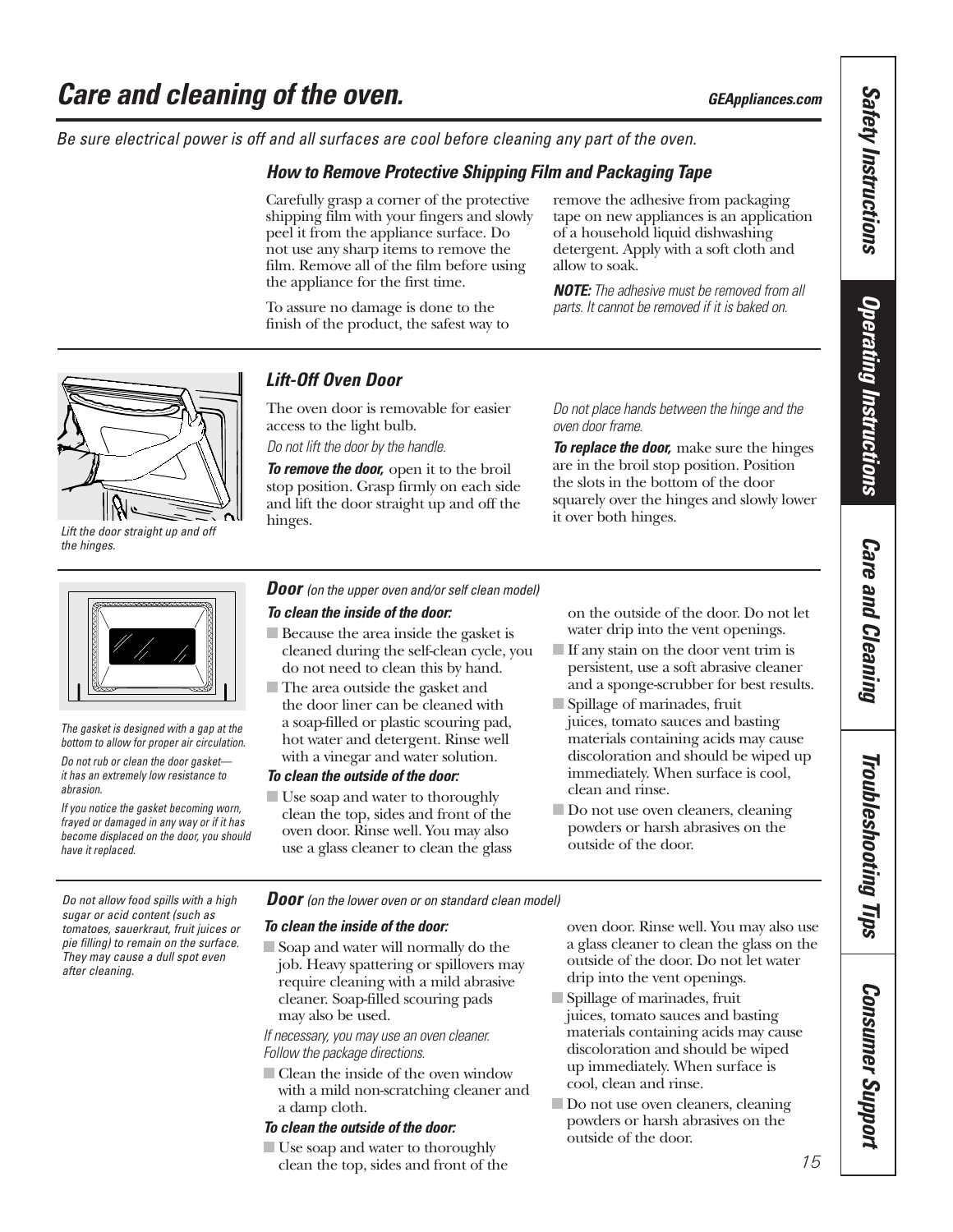# *Care and cleaning of the oven.*

#### *Oven Racks*

Clean the oven racks with an abrasive cleanser or steel wool. After cleaning, rinse the racks with clean water and dry with a clean cloth.

*Be sure electrical power is off and all surfaces are cool before cleaning any part of the oven.*

*NOTE: The shiny, silver-colored oven racks (on some models) may be cleaned in the selfcleaning oven. However, the racks will darken in color, lose their luster and become hard to slide if cleaned during the self-cleaning cycle.*

To make the racks slide more easily, apply a small amount of vegetable oil or cooking oil to a paper towel and wipe the edges of the oven racks with the paper towel.



#### *Oven Heating Elements*

*Do not clean the bake element or the broil element. Any soil will burn off when the elements are heated.* 

To clean the oven floor, gently lift the bake element. Clean with warm soapy water.

#### *Control Panel*

It's a good idea to wipe the control panel after each use. Clean with mild soap and water or vinegar and water, rinse with clean water and polish dry with a soft cloth.

Do not use abrasive cleansers, strong liquid cleansers, plastic scouring pads or oven cleansers on the control panel—they will damage the finish. A 50/50 solution of vinegar and hot water works well.



*Control Knob (on some models)*

*The control knobs may be removed for easier cleaning.*

Make sure the knobs are in the *OFF* positions and pull them straight off the stems for cleaning.

The knobs can be cleaned in a dishwasher or they may also be washed with soap and water. Make sure the inside of the knobs are dry before replacing.

Replace the knobs in the *OFF* position to ensure proper placement.

#### *Painted Surfaces*

Clean with soap and water or a vinegar and water solution.

Do not use commercial oven cleaners, cleansing powders, steel wool or harsh abrasives on any painted surface.

#### *Glass Surfaces*

To clean the outside glass finish, use a glass cleaner. Rinse and polish with a dry cloth.

Do not allow the water or cleaner to run down inside the oven door while cleaning.

#### *Stainless Steel Surfaces (on some models)*

#### *Do not use a steel wool pad; it will scratch the surface.*

To clean the stainless steel surface, use warm sudsy water or a stainless steel cleaner or polish. Always wipe the surface in the direction of the grain. Follow the cleaner instructions for cleaning the stainless steel surface.

To inquire about purchasing stainless steel appliance cleaner or polish, or to find the location of a dealer nearest you, please call our toll-free number:

*National Parts Center 1.800.626.2002 GEAppliances.com*

# **Care and Cleaning** *Care and Cleaning*

*Safety Instructions*

<span id="page-15-0"></span>**Safety Instructions** 

*Operating Instructions*

**Operating Instructions** 

# **Troubleshooting Tips** *Troubleshooting Tips* **Consumer Support** *Consumer Support*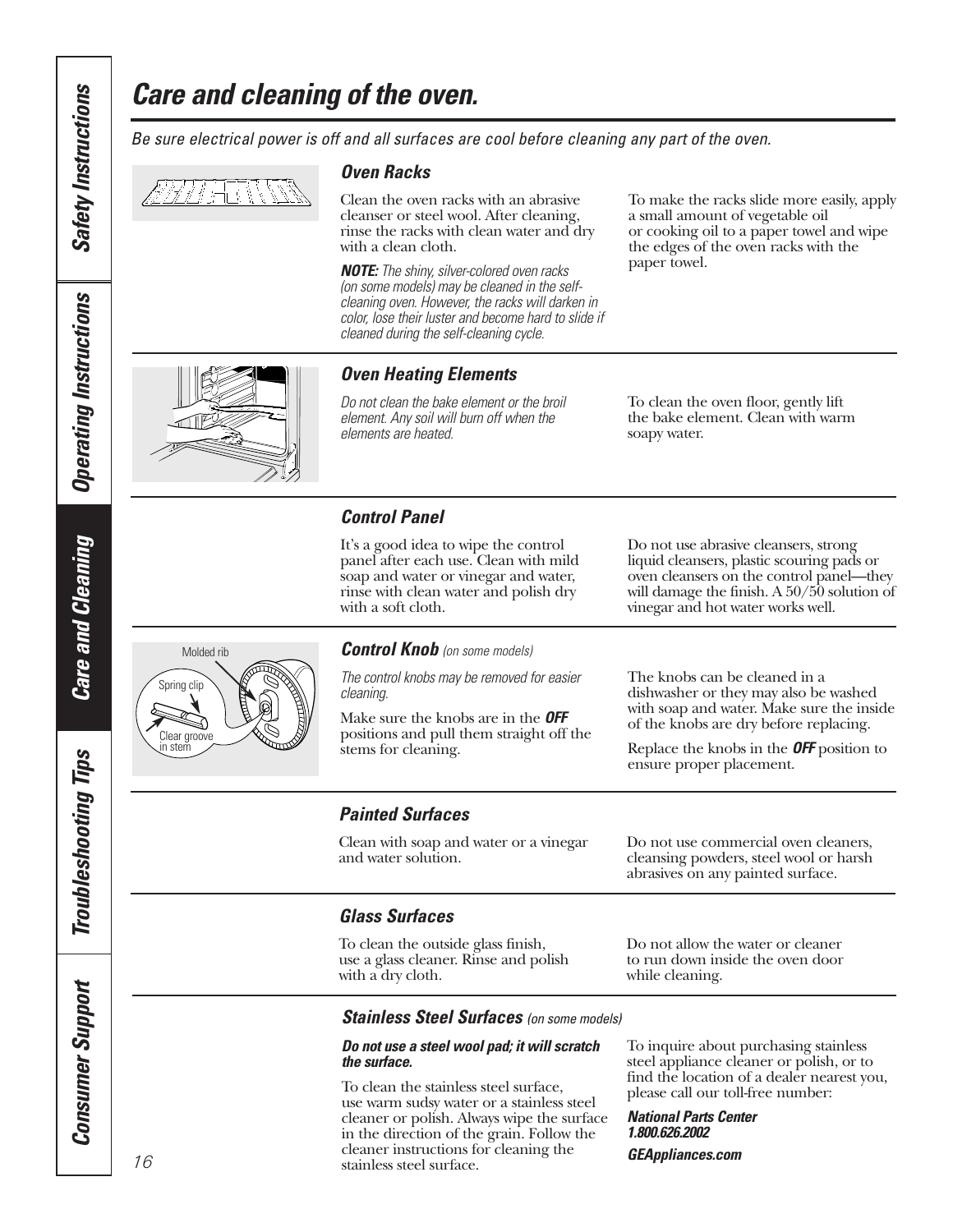*Safety Instructions*

**Safety Instructions** 

*Operating Instructions*

**Operating Instructions** 

*Care and Cleaning*

**Care and Cleaning** 

*Troubleshooting Tips*

Troubleshooting Tips

*Consumer Support*

**Consumer Support** 

#### <span id="page-16-0"></span>*Non-Self-Clean Oven Interior (on standard clean models or on lower oven)*

With proper care, the porcelain enamel finish on the inside of the oven—top, bottom, sides, back and inside of the door—will stay new-looking for years.

Let the oven cool before cleaning. We recommend that you wear rubber gloves when cleaning the oven.

Soap and water will normally do the job. Heavy spattering or spillovers may require cleaning with a mild abrasive cleaner. Soap-filled scouring pads may also be used.

*Do not allow food spills with a high sugar or acid content (such as tomatoes, sauerkraut, fruit juices or pie filling) to remain on the surface. They may cause a dull spot even after cleaning.*

Household ammonia may make the cleaning job easier. Place 1/2 cup in a shallow glass or pottery container in a cold oven overnight.

The ammonia fumes will help loosen the burned-on grease and food.

If necessary, you may use an oven cleaner. Follow the package directions.

- *Do not spray oven cleaner on the electrical controls and switches because it could cause a short circuit and result in sparking or fire.*
- *Do not allow a film from the cleaner to build up on the temperature sensor—it could cause the oven to heat improperly. (The sensor is located at the top of the oven.) Carefully wipe the sensor clean after each oven cleaning, being careful not to move the sensor as a change in its position could affect how the oven bakes.*
- *Do not spray any oven cleaner on the oven door, handles or any exterior surface of the oven, cabinets or painted surfaces. The cleaner can damage these surfaces.*



*Wire cover holder*

*Oven Light Bulb (on some models)*

*CAUTION: Before replacing your oven light bulb, disconnect the electrical power to the oven at the main fuse or circuit breaker panel.* 

Be sure to let the light cover and bulb cool completely.

#### *To remove the cover:*

Hold a hand under the cover so it  $\vert$  1 doesn't fall when released. With fingers of the same hand, firmly push back the wire cover holder. Lift off the cover.

*Do not remove any screws to remove the cover.*

Replace bulb with a 40-watt  $\overline{2}$ 

#### *To replace the cover:*



Place it into grooves of the light receptacle. Pull wire forward to the center of the cover until it snaps into place.

Connect electrical power to the oven.



#### *Oven Light Bulb (on some models)*

*NOTE: The glass cover (on some models) should be removed only when cold. Wearing latex gloves may offer a better grip.*

Before replacing the bulb, disconnect electrical power to the oven at the main fuse or circuit breaker panel. Let the bulb cool completely before removing it. For your safety, do not touch a hot bulb with a damp cloth. If you do, the bulb will break.

#### *To remove:*

Turn the glass cover counterclockwise 1/4 turn until the tabs of the glass cover clear the grooves of the socket. Remove the bulb.

#### *To replace:*

Put in a new 40-watt appliance bulb. Place the tabs of the glass cover into the grooves of the socket. Turn the glass cover clockwise 1/4 turn.

#### *NOTE:*

- *A 40-watt appliance bulb is smaller than a standard 40-watt household bulb.*
- *Install and tighten the cover clockwise.*
- *Reconnect electrical power to the oven.*
- *For improved lighting inside the oven, clean the glass cover frequently using a wet cloth. This should be done when the oven is completely cool.*

appliance bulb.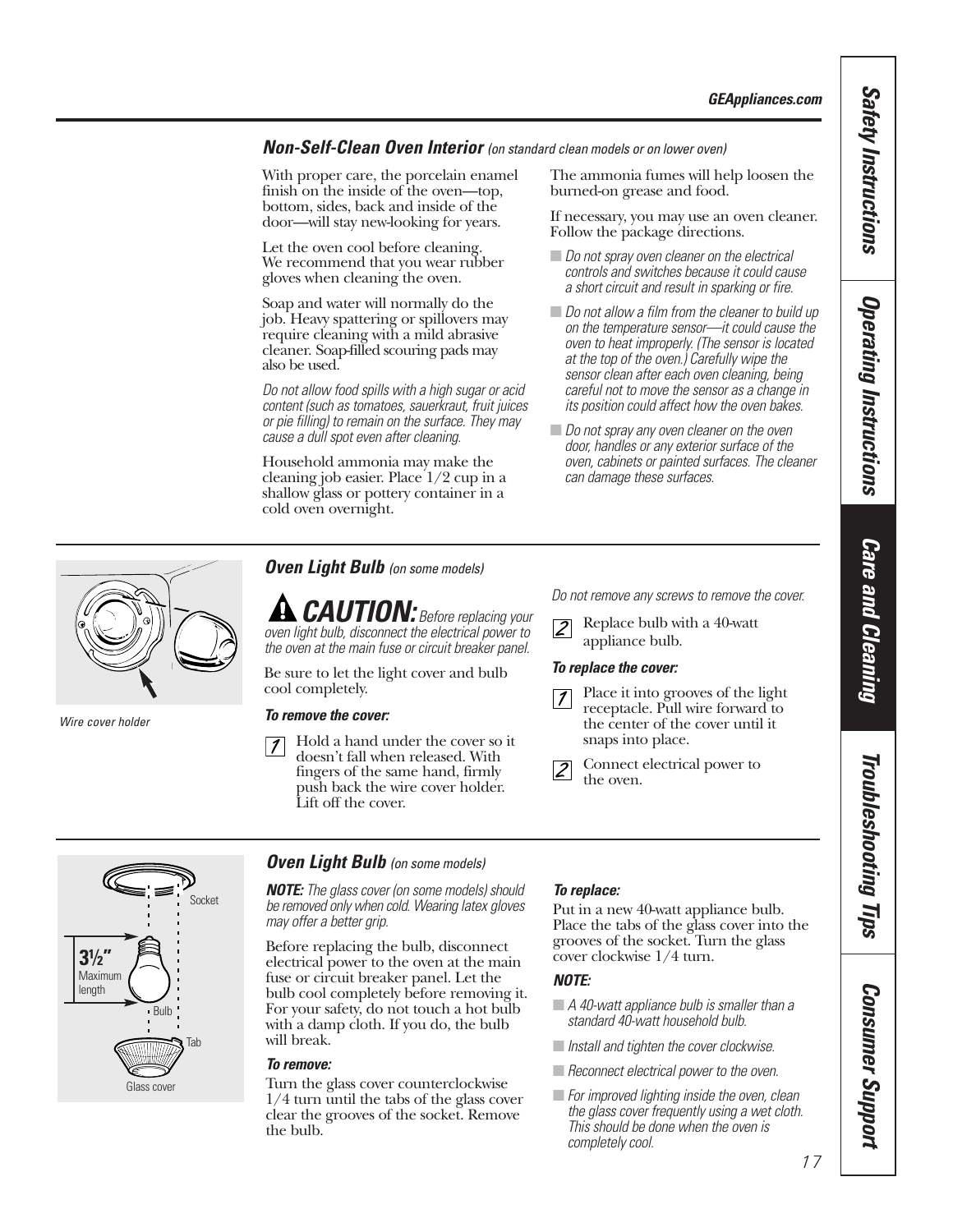# <span id="page-17-0"></span>*Before you call for service…*

?

*Troubleshooting Tips Save time and money! Review the charts on the following pages first and you may not need to call for service.*

| <b>Problem</b>                                                          | <b>Possible Causes</b>                                                 | <b>What To Do</b>                                                                                           |
|-------------------------------------------------------------------------|------------------------------------------------------------------------|-------------------------------------------------------------------------------------------------------------|
| <b>Control signals after</b><br>entering cooking time<br>or delay start | You forgot to enter a<br>bake temperature or<br>cleaning time.         | • Touch the <b>BAKE</b> pad and desired temperature or the<br><b>SELF CLEAN</b> pad and desired clean time. |
| <b>Food does not bake</b><br>or roast properly                          | Oven controls improperly set.                                          | • See the <i>Using the oven</i> section.                                                                    |
|                                                                         | Rack position is incorrect<br>or the rack is not level.                | • See the Using the oven section.                                                                           |
|                                                                         | Incorrect cookware or<br>cookware of improper<br>size being used.      | • See the <i>Using the oven</i> section.                                                                    |
|                                                                         | Oven thermostat<br>needs adjustment.                                   | • See the Adjust the oven thermostat-Do it yourself!<br>section.                                            |
| <b>Food does not</b><br><b>broil properly</b>                           | Door not open to the<br>broil stop position as<br>recommended.         | • See the <i>Using the oven</i> section.                                                                    |
|                                                                         | Oven controls improperly set.                                          | . Make sure you touch the <b>BROIL HI/LO</b> pad.                                                           |
|                                                                         | <b>Improper rack</b><br>position being used.                           | • See the Broiling Guide.                                                                                   |
|                                                                         | Food being cooked<br>in a hot pan.                                     | • For best results, use a pan designed for broiling.<br>Make sure it is cool.                               |
|                                                                         | Cookware not suited<br>for broiling.                                   | • For best results, use a pan designed for broiling.                                                        |
|                                                                         | In some areas the power<br>(voltage) may be low.                       | • Preheat the broil element for 10 minutes.                                                                 |
|                                                                         |                                                                        | • Broil for the longest period of time recommended in<br>the Broiling Guide.                                |
| <b>Clock and timer</b><br>do not work                                   | A fuse in your home<br>may be blown or the<br>circuit breaker tripped. | • Replace the fuse or reset the circuit breaker.                                                            |
|                                                                         | Oven controls improperly set.                                          | • See the Using the clock and timer section.                                                                |
| <b>Oven light does</b>                                                  | Lightbulb is loose or defective.                                       | • Tighten or replace the bulb.                                                                              |
| not work                                                                | Pad operating light is broken.                                         | • Call for service.                                                                                         |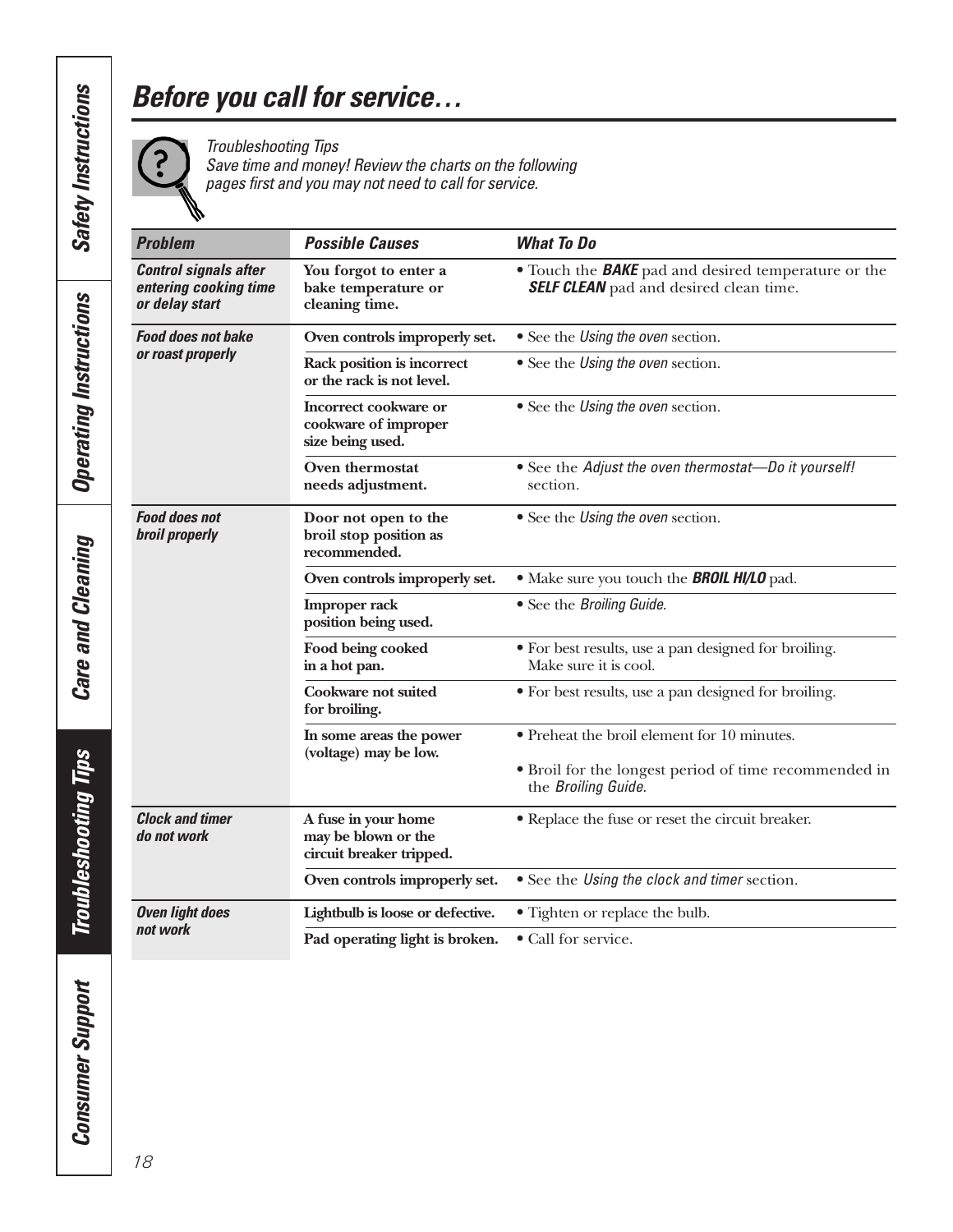*GEAppliances.com*

| <b>Problem</b>                                           | <b>Possible Causes</b>                                                                                                     | <b>What To Do</b>                                                                                                                                                                  |
|----------------------------------------------------------|----------------------------------------------------------------------------------------------------------------------------|------------------------------------------------------------------------------------------------------------------------------------------------------------------------------------|
| Oven temperature too<br>hot or too cold                  | Oven thermostat<br>needs adjustment.                                                                                       | • See the Adjust the oven thermostat-Do it yourself!<br>section.                                                                                                                   |
| <b>Oven will not work</b>                                | A fuse in your home may<br>be blown or the circuit<br>breaker tripped.                                                     | • Replace the fuse or reset the circuit breaker.                                                                                                                                   |
|                                                          | Oven controls improperly set.                                                                                              | • See the <i>Using the oven</i> section.                                                                                                                                           |
| <b>Oven will not self-clean</b>                          | The oven temperature<br>is too high to set a<br>self-clean operation.                                                      | • Allow the oven to cool to room temperature and reset<br>the controls.                                                                                                            |
|                                                          | Oven controls improperly set.                                                                                              | • See the Using the self-cleaning oven section.                                                                                                                                    |
| "Crackling" or<br>"popping" sound                        | This is the sound of the<br>metal heating and cooling<br>during both the cooking<br>and cleaning functions.                | • This is normal.                                                                                                                                                                  |
| <b>Excessive smoking</b><br>during clean cycle           | <b>Excessive soil.</b>                                                                                                     | • Touch the <b>CLEAR/OFF</b> pad. Open the windows to rid<br>the room of smoke. Wait until the <b>LOCKED</b> light goes<br>off. Wipe up the excess soil and reset the clean cycle. |
| <b>Oven door will not</b><br>open after a<br>clean cycle | Oven too hot.                                                                                                              | • Allow the oven to cool below locking temperature.                                                                                                                                |
| Oven not clean after a                                   | Oven controls improperly set.                                                                                              | • See the Using the self-cleaning oven section.                                                                                                                                    |
| clean cycle                                              | Oven was heavily soiled.                                                                                                   | • Clean up heavy spillovers before starting the clean<br>cycle. Heavily soiled ovens may need to self-clean<br>again or for a longer period of time.                               |
| "LOCK DOOR" flashes<br>in the display                    | The self-clean cycle<br>has been selected but<br>the door is not closed.                                                   | • Close the oven door.                                                                                                                                                             |
| <b>LOCKED light is on</b><br>when you want to cook       | The oven door is locked<br>because the temperature<br>inside the oven has not<br>dropped below the<br>locking temperature. | • Touch the <b>CLEAR/OFF</b> pad. Allow the oven to cool.                                                                                                                          |

**Safety Instructions** *Safety Instructions* **Operating Instructions** *Operating Instructions*

**Care and Cleaning** *Care and Cleaning*

**Troubleshooting Tips** *Troubleshooting Tips*

**Consumer Support** *Consumer Support*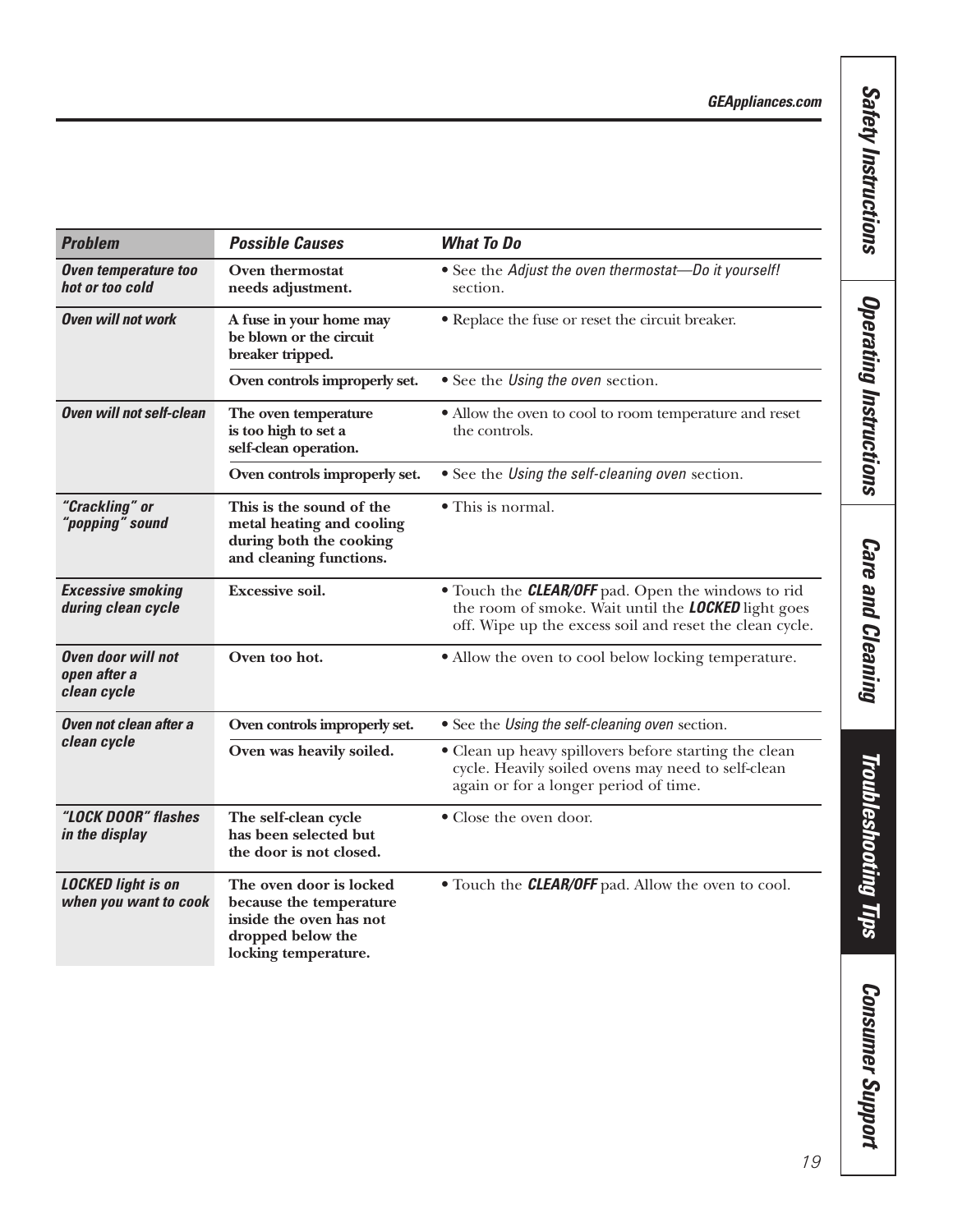# *Before you call for service…*



*Troubleshooting Tips* 

| <b>Problem</b>                                         | <b>Possible Causes</b>                                                                                                 | <b>What To Do</b>                                                                                                                                              |
|--------------------------------------------------------|------------------------------------------------------------------------------------------------------------------------|----------------------------------------------------------------------------------------------------------------------------------------------------------------|
| $H$ and a number<br>or letter" flash<br>in the display | You have a function<br>error code.                                                                                     | • Touch the <b>CLEAR/OFF</b> pad. Allow the oven to cool for<br>one hour. Put the oven back into operation.                                                    |
|                                                        | If the function<br>code repeats.                                                                                       | • Disconnect all power to the oven for at least 30<br>seconds and then reconnect power. If the function<br>error code repeats, call for service.               |
| <b>Display goes blank</b>                              | A fuse in your home may<br>be blown or the circuit<br>breaker tripped.                                                 | • Replace the fuse or reset the circuit breaker.                                                                                                               |
|                                                        | The clock is in the<br>black-out mode.                                                                                 | • See the Special features of your oven control section.                                                                                                       |
| <b>Display flashes</b>                                 | Power failure.                                                                                                         | • Reset the clock.                                                                                                                                             |
| <b>Unable to get the</b><br>display to show "SF"       | Oven control pads were<br>not pressed properly.                                                                        | • The <b>BAKE</b> and <b>BROIL HI/LO</b> pads must be touched<br>at the same time and held for 3 seconds.                                                      |
| Power outage,<br>clock flashes                         | Power outage or surge.                                                                                                 | • Reset the clock. If the oven was in use, you must reset<br>it by touching the <b>CLEAR/OFF</b> pad, setting the clock<br>and resetting any cooking function. |
| "Burning" or "oily"<br>odor emitting from<br>the vent  | This is normal in a<br>new oven and will<br>disappear in time.                                                         | • To speed the process, set a self-clean cycle for a<br>minimum of $\overline{3}$ hours. See the Using the self-cleaning<br><i>oven</i> section.               |
| <b>Strong odor</b>                                     | An odor from the insulation<br>around the inside of the<br>oven is normal for the first<br>few times the oven is used. | • This is temporary.                                                                                                                                           |
| <b>Fan noise</b>                                       | A cooling fan may<br>automatically turn on.                                                                            | $\bullet$ This is normal. The cooling fan will turn on to cool<br>internal parts. It may run for up to 2 hours after the<br>oven is turned off.                |

**Troubleshooting Tips** *Troubleshooting Tips* **Consumer Support** *Consumer Support*

*Care and Cleaning*

**Care and Cleaning**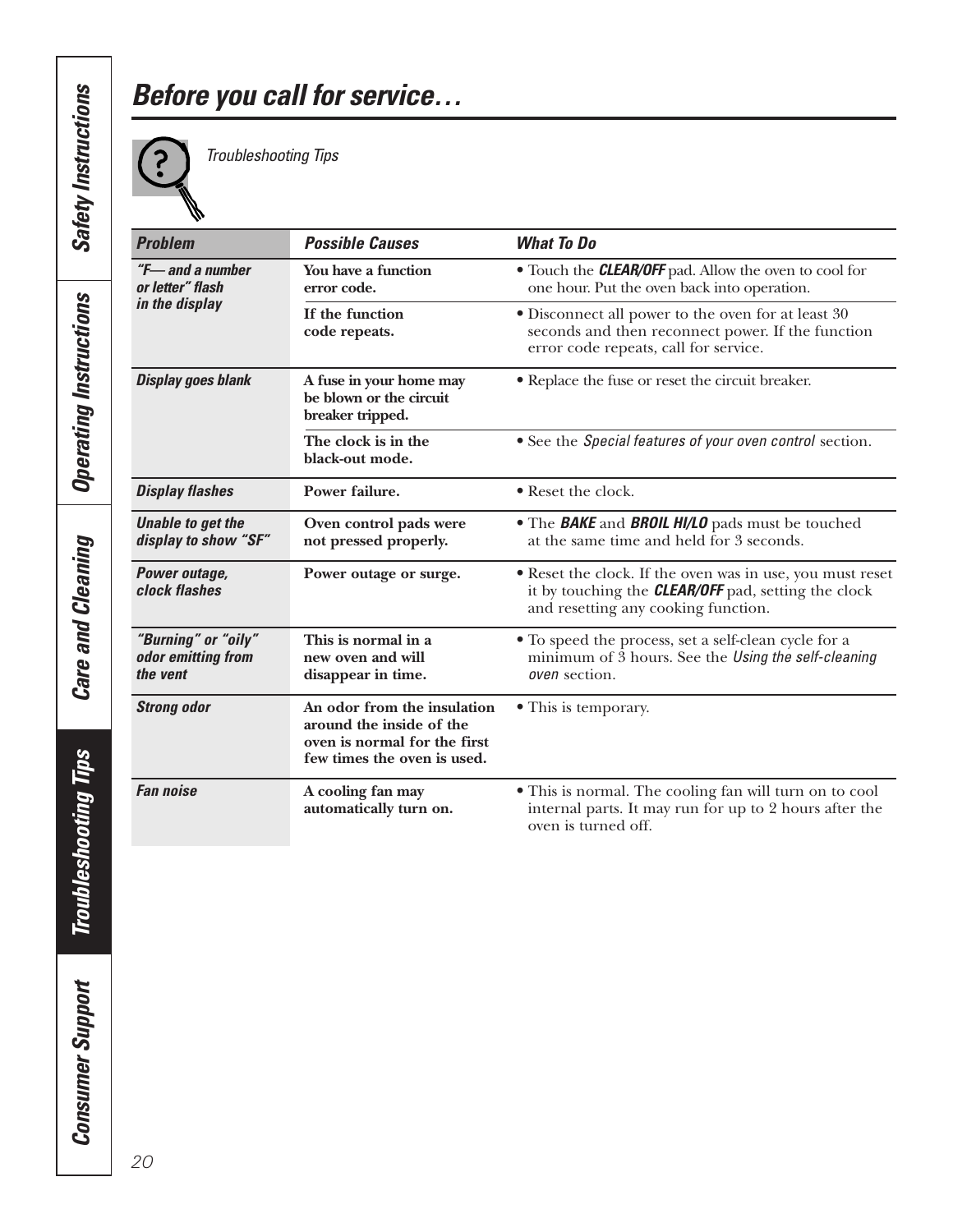<span id="page-20-0"></span>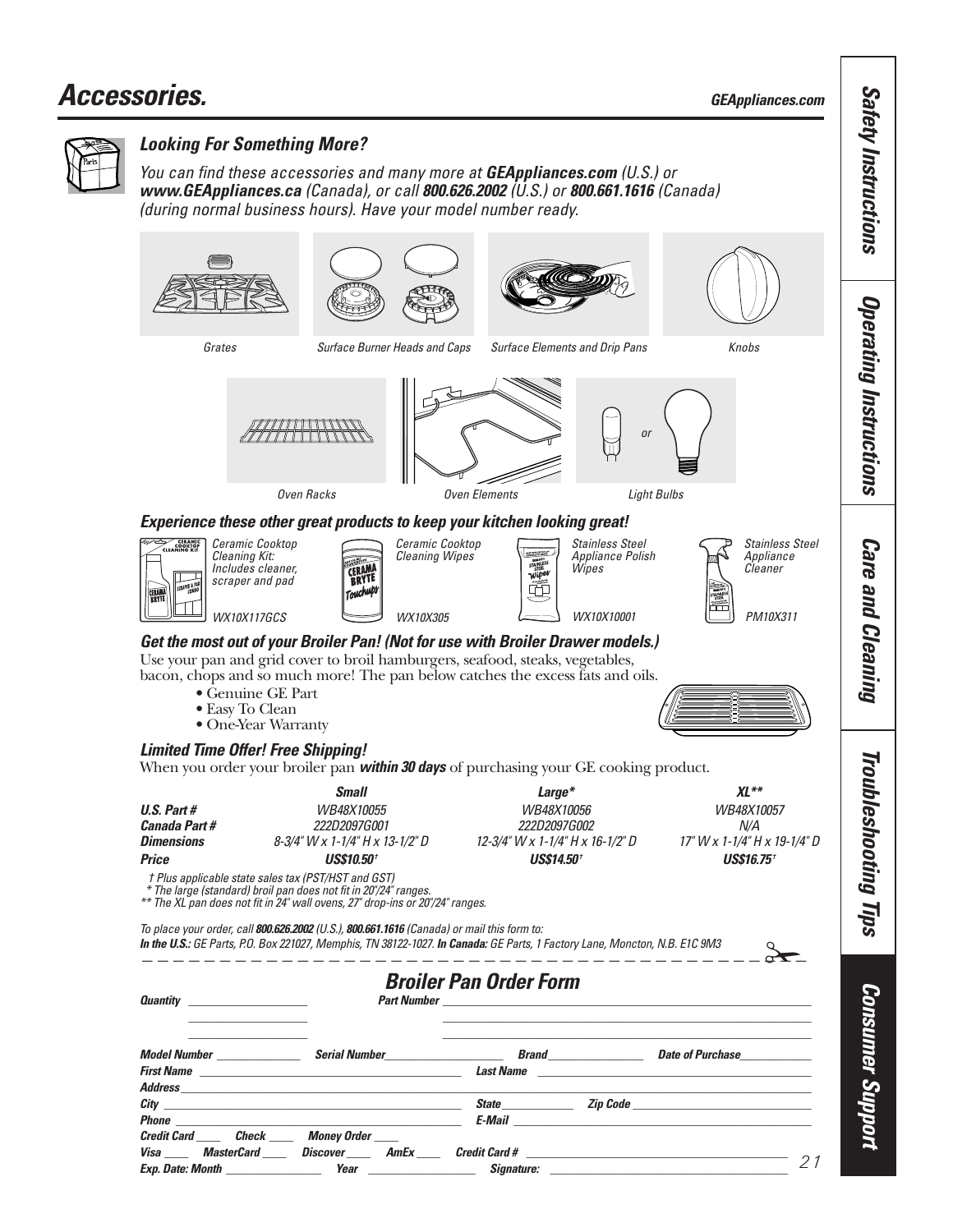|                                                                                                                                                                                       | )                         |
|---------------------------------------------------------------------------------------------------------------------------------------------------------------------------------------|---------------------------|
|                                                                                                                                                                                       | )                         |
| Ń<br>n I von<br>i<br><b>COUDIESP</b>                                                                                                                                                  | $\ddot{\phantom{a}}$<br>ŋ |
| nodans<br>I<br>∧<br>יי<br>j<br>enma<br>. ישכי<br>ת הר<br>֦֧֦֧֦֧֦֧֦֧֦֧֦֧֦֧֧֦֧֧֦֧֦֧֧֧֧֧֧֧֧֧֧֧֧֦֧֧֧֧֧֧֧֧֧֞֘֝֝֝֝֝֝֝֬֝֬֝֓֝֬֓֬֓֬֓֓֓֓֝֬֝֬֓֓֓֓֬֝֬֓֓<br>֧֧֧֧֧֧֧֧֧֧֧֧֧֧֧֧֝<br>֧֪֪֧֪֧֪֧֧֧֧֝<br>Ç | ٦<br>ä                    |

*Notes.*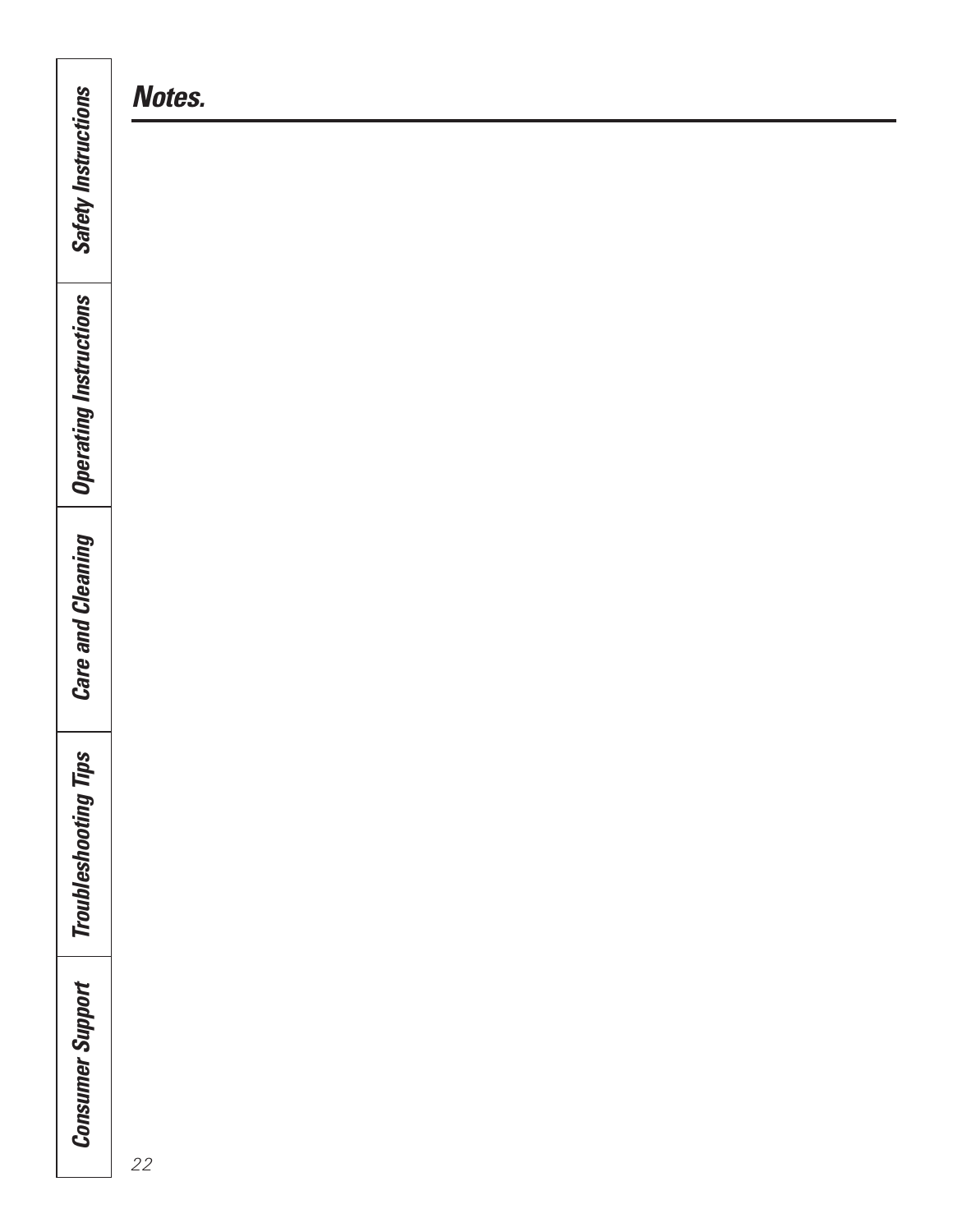# <span id="page-22-0"></span>*GE Built-In Electric Oven Warranty.*



*All warranty service provided by our Factory Service Centers, or an authorized Customer Care® technician. To schedule service on-line, visit us at GEAppliances.com, or call 800.GE.CARES (800.432.2737). Please have serial number and model number availa ble when calling for service.*

*Staple your receipt here. Proof of the original purchase date is needed to obtain service under the warranty.*

### *For The Period Of: GE Will Replace:*

| <b>One Year</b>      | <b>Any part</b> of the oven which fails due to a defect in materials or workmanship.                   |
|----------------------|--------------------------------------------------------------------------------------------------------|
| From the date of the | During this <i>limited one-year warranty</i> , GE will also provide, <i>free of charge</i> , all labor |
| original purchase    | and in-home service to replace the defective part.                                                     |

#### *What GE Will Not Cover:*

- ■**Service trips to your home to teach you how to use the product.**
- ■**Improper installation, delivery or maintenance.**
- ■**Failure of the product if it is abused, misused, or used for other than the intended purpose or used commercially.**
- ■**Replacement of house fuses or resetting of circuit breakers.**
- **Damage to the product caused by accident, fire, floods or acts of God.**
- ■**Incidental or consequential damage caused by possible defects with this appliance.**
- ■**Damage caused after delivery.**
- ■**Product not accessible to provide required service.**
- *EXCLUSION OF IMPLIED WARRANTIES—Your sole and exclusive remedy is product repair as provided in this Limited Warranty. Any implied warranties, including the implied warranties of merchantability or fitness for a particular purpose, are limited to one year or the shortest period allowed by law.*

*This warranty is extended to the original purchaser and any succeeding owner for products purchased for home use within the USA. If the product is located in an area where service by a GE Authorized Servicer is not available, you may be responsible for a trip charge or you may be required to bring the product to an Authorized GE Service location for service. In Alaska, the warranty excludes the cost of shipping or service calls to your home.*

*Some states do not allow the exclusion or limitation of incidental or consequential damages. This warranty gives you specific legal rights, and you may also have other rights which vary from state to state. To know what your legal rights are, consult your local or state consumer affairs office or your state's Attorney General.*

*Warrantor: General Electric Company. Louisville, KY 40225*

Troubleshooting Tips *Troubleshooting Tips*

*Safety Instructions*

**Safety Instructions** 

*Operating Instructions*

**Operating Instructions** 

*Care and Cleaning*

**Care and Cleaning** 

**Consumer Support** *Consumer Support*